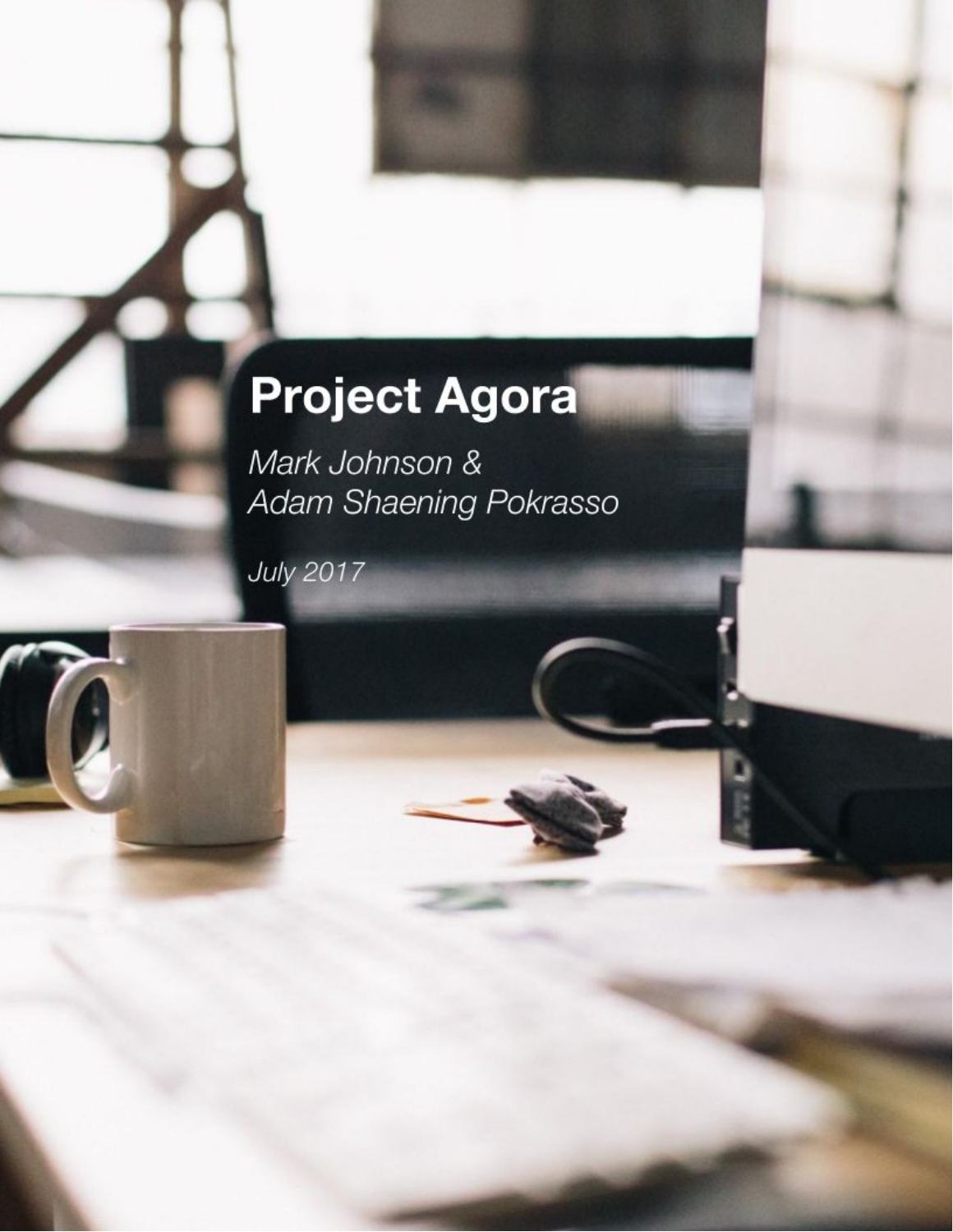# **CONTENTS**

| <b>Executive Summary</b>                                    | $\boldsymbol{2}$        |
|-------------------------------------------------------------|-------------------------|
| <b>Backstory</b>                                            | $\overline{\mathbf{4}}$ |
| <b>Goals and Methodology</b>                                | 6                       |
| <b>Project Agora</b>                                        | $\overline{7}$          |
| 1. Don't deviate from the established standard              | 8                       |
| The Location                                                | 8                       |
| <b>Features and Amenities</b>                               | 9                       |
| Structure of the Organization                               | 10                      |
| Funding                                                     | 11                      |
| 2. Find ways to bring in outside talent                     | 12                      |
| 3. Use the space to bring people and organizations together | 14                      |
| 4. Build the components of an entrepreneurial ecosystem     | 15                      |
| Requirements                                                | 17                      |
| What's Next?                                                | 18                      |
| <b>Research</b>                                             | 19                      |
| What is Coworking?                                          | 19                      |
| National Workspace at-a-glance                              | 19                      |
| Santa Fe Stakeholders                                       | 23                      |
| Coworking in Northern NM                                    | 23                      |
| Northern New Mexico Programs                                | 24                      |
| What does Santa Fe need?                                    | 25                      |
| Project Agora Research                                      | 25                      |
| Method 1, Structured Conversations                          | 25                      |
| Method 2, Survey and Quantitative Findings                  | 27                      |
| Coworking Operators, Prices and Features                    | 28                      |
| <b>Survey Results</b>                                       | 29                      |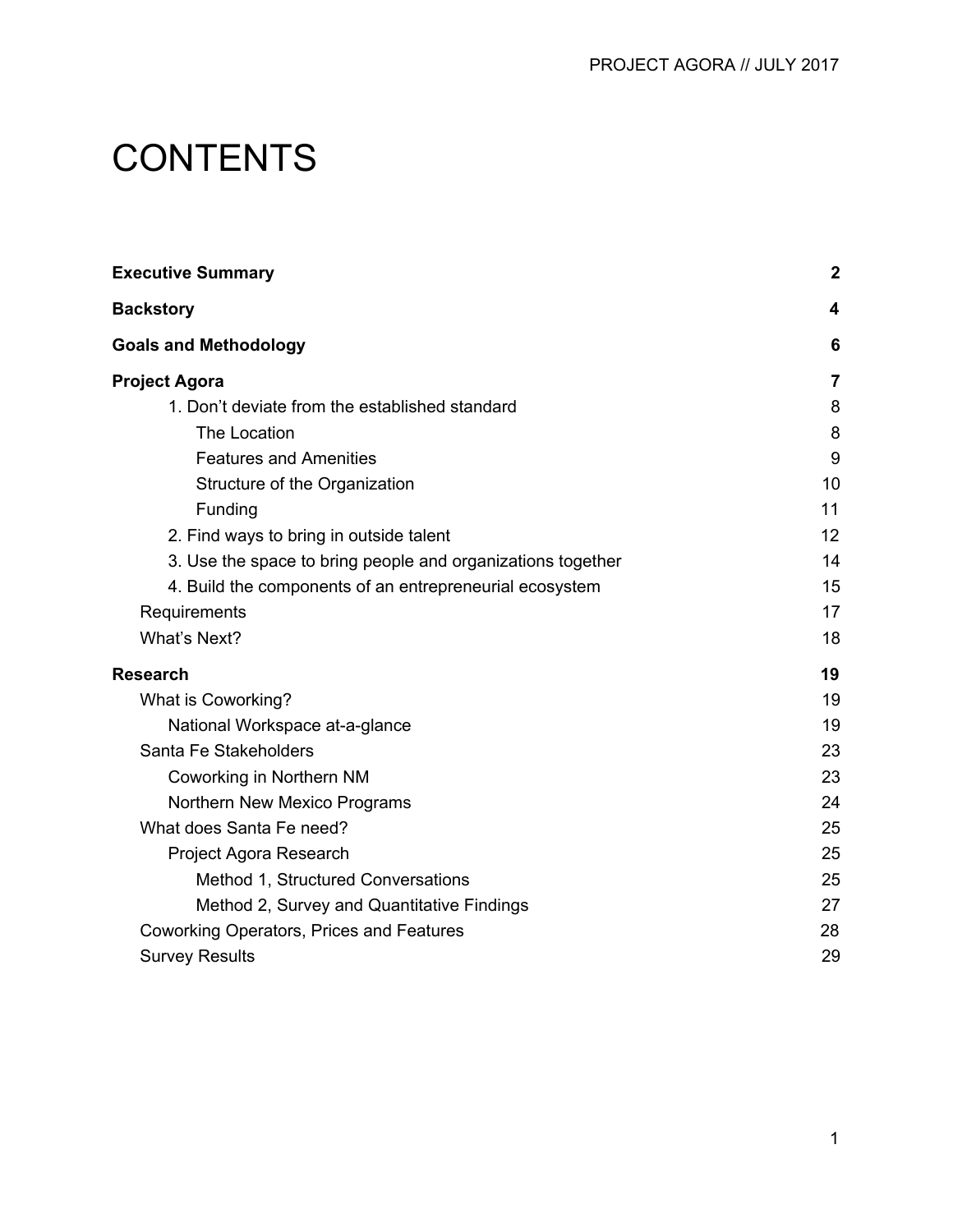# <span id="page-2-0"></span>Executive Summary

This report is the delivery from a contract signed with Mark Johnson and Adam Shaening-Pokrasso and the City of Santa Fe in response to an [RFP](http://www.santafenm.gov/media/rfps_docs/1638P.pdf) asking for "programs and projects which are transformational to Santa Fe's economy." Our original response to that RFP was to use our expertise combined with research and feedback from the community into recommendations for a coworking space.

In this report, we've created what we believe to be requirements for a successful coworking space in Santa Fe. And we have fully concluded that a coworking space does not exist in isolation. The City of Santa Fe needs a vision for a holistic entrepreneurial ecosystem if we're to thrive and compete for jobs in the 21st century. One of the resounding themes of successful coworking spaces is that founders thought both about themselves **and** about building communities of capital, talent, resources, and services around the space. That's why we call this project: **Project Agora** . **1**

Our summary recommendations are as follows:

- 1. **Don't deviate from the established standard** coworking has evolved quickly over the past 10 years and the market has learned many lessons. We've been detailed on what we believe to be necessary for a coworking space to succeed, while being sensitive to Santa Fe's unique situation.
- 2. **Find ways to bring in outside talent** the lack of a talent pool in Santa Fe is one of the biggest challenges in growing a startup here. Though fixing this completely may require decades, we suggest a simple stop-gap: bringing in successful startup founders for an "entrepreneur-in-residence" (EIR) program. The advantage of having experienced advisors will help our local companies and will spread the wonder of New Mexico to a broader audience.
- 3. **Use the space to concentrate people and organizations together** there's no central location for entrepreneurs in Santa Fe. The coworking space should consider measuring success as bringing people together as its primary mission, with butts in desks as its secondary success factor. This means having a consistent draw (like beer, coffee, or artisanal food) and frequent events.
- 4. **Build the components of an entrepreneurial ecosystem** though this report focuses on the coworking space, it won't be successful unless our community continues to build the infrastructure and culture to support the startup demographic. This means everything from healthy, inexpensive late night food and quality nightlife to more effective and less expensive high speed internet and more affordable housing. . Even though these improvements are herein targeted at startups, we believe that our community will become stronger as a result of efforts such as these.

<sup>1</sup> "Agora" is a Greek word for the open space in their city-states that served as a marketplace and meeting place. It's here where Socrates taught his students, for example.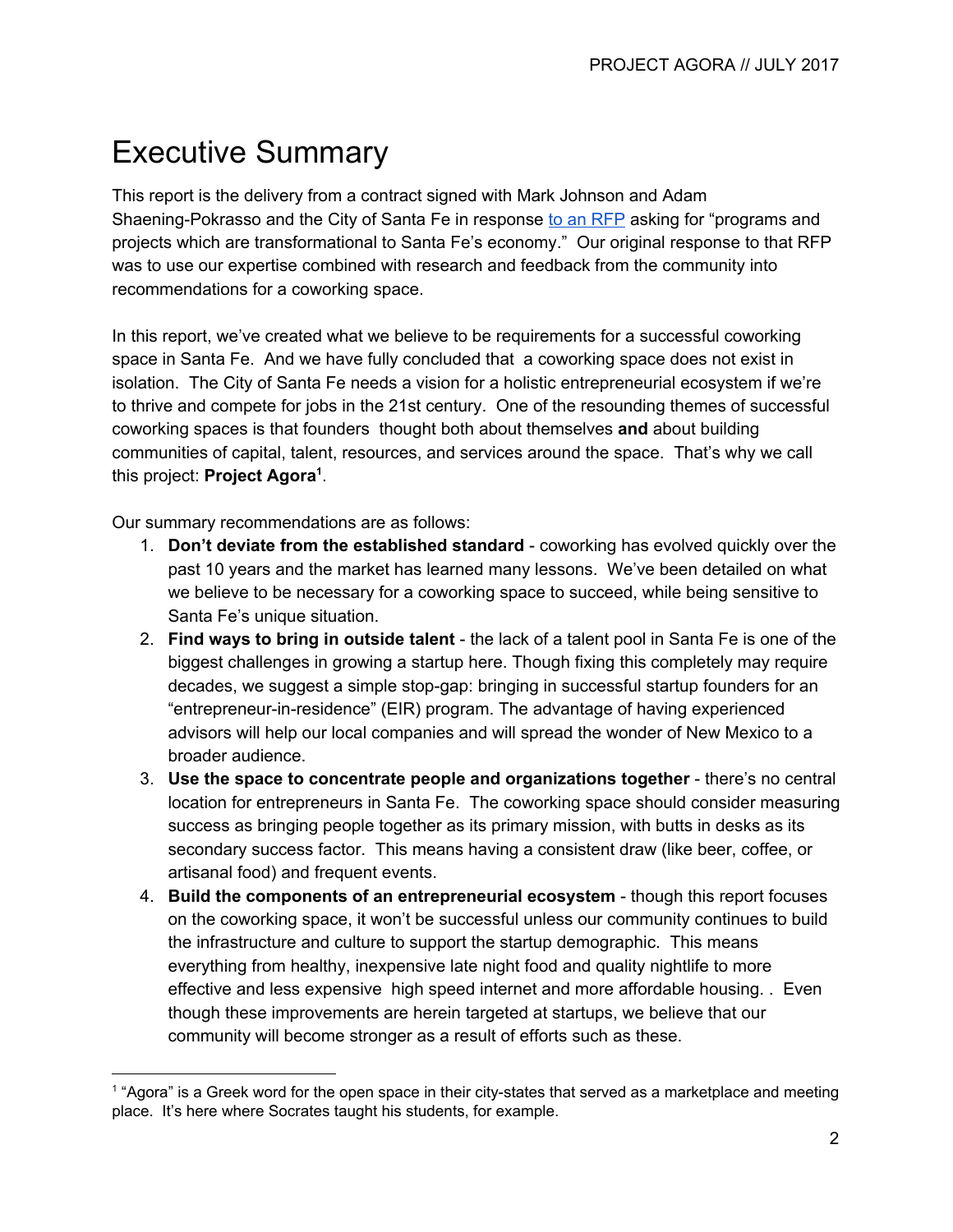What follows is an exposition of these themes to interpret the research and arguments that went into these recommendations. We will describe **a set of requirements** for a coworking space. We also don't have all of the answers, but believe that our recommendations are sound and designed to mitigate risk and apply strategies with consideration to our unique climate.

In the end, this project has been a lot of fun for us. We're deeply invested in the future of Santa Fe from a personal and professional perspective. Companies like ours will only be successful if Santa Fe begins to address some of the gaps that make it hard for a company to be started here. A thriving entrepreneurial community is something we both deeply support and we're grateful to the City of Santa Fe for giving us the opportunity to share our vision for a thriving Santa Fe.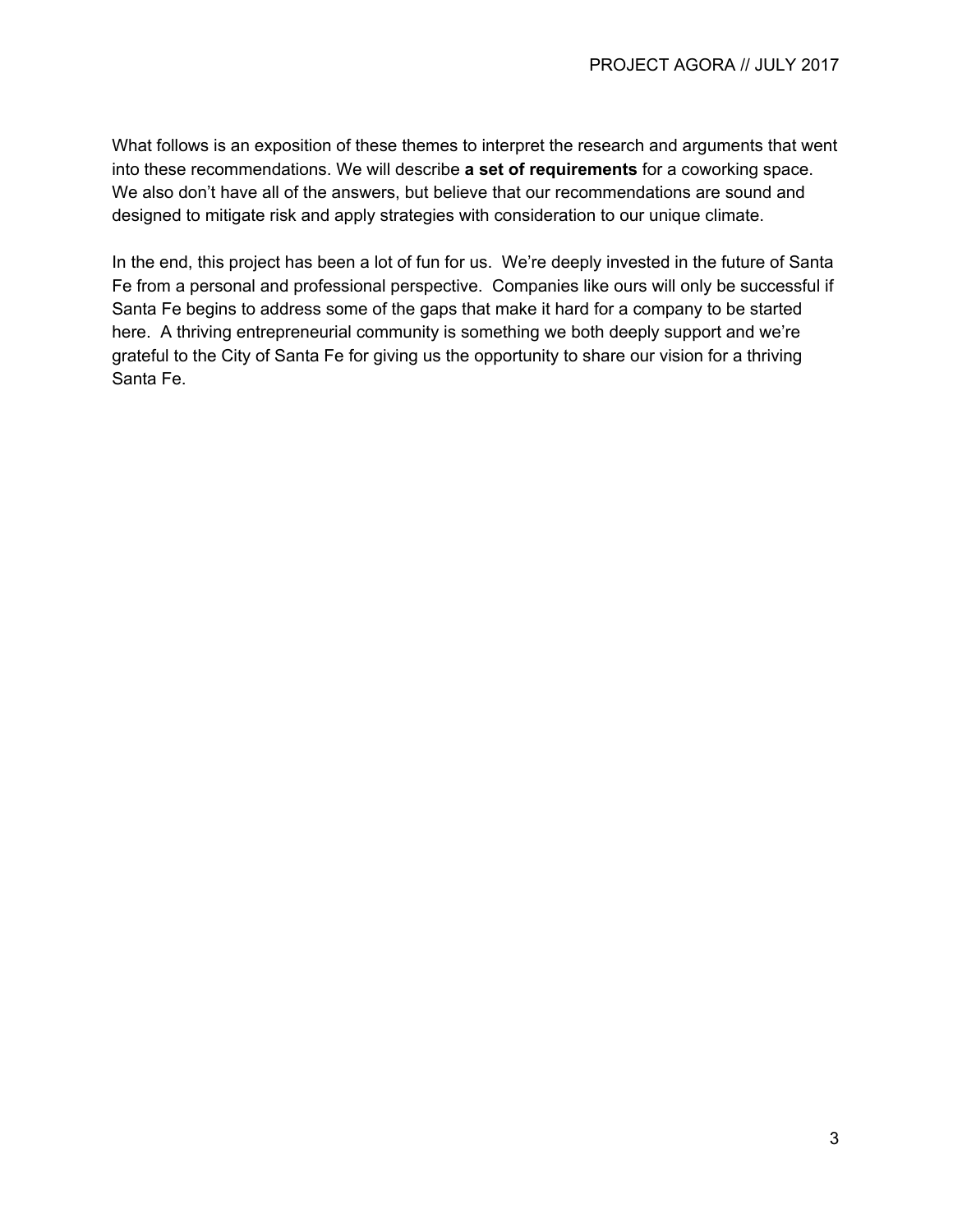# <span id="page-4-0"></span>**Backstory**

Our careers both started in San Francisco, CA where technology trends regularly disrupt entire industries. Despite thriving in that fast-paced environment, we both ended up building our businesses in an unlikely place: Santa Fe, NM. The "normal" place for an artificial intelligence company or a media agency would be in San Francisco. We were both drawn to Santa Fe, NM to grow our companies in a different kind of ecosystem. Here we have a close community, deep history, the mountains, the sky, and the escape from hectic city life. Ultimately, this can and should be Santa Fe's competitive edge.

We've had many conversations with each other over the past 2 years about what makes Santa Fe special. In fact, when we first met two years ago, we had a spontaneous brainstorming session about how we'd develop high-tech community in Santa Fe. We were honest about the pro and cons of Santa Fe and used the gaps to inform the best place to start. Even in those early days, we realized that a location would not just be functional, but symbolic: creating such a space would create a gravitational pull to local startup activity. Many of the philosophies from that whiteboard are reflected in this document.

A little bit about both Descartes Labs and 12FPS is important here. We'd like to be upfront about our motivations and biases; plus we believe those experiences as non-traditional company founders give weight to our recommendations.

12FPS was created to serve as the storytellers and media marketers for San Francisco tech giants like Google, Adobe, AOL, and Zynga. The logo, designed around the iconic frame of a horse in motion shot by the wild mind of Eadweard Muybridge tells a story of how a photographer set out to solve a problem and in the process created an entire industry of motion picture, animation and the arts created around the phenomena that we call "persistence of vision". This represents the power of experimentation, visual storytelling and the beauty of accidental discovery - a pillar to any startup mind.

Despite having a thriving business in San Francisco, Adam decided to move his headquarters to Santa Fe. Driving this decision was a desire to be closer to nature and to get more deeply involved with the community in which he grew up.

Now, with nearly 4 years in operation in New Mexico, 12FPS is a stakeholder and anchor in the film and digital media movement for the state. With support from Santa Fe, the #HowToSantaFe campaigns ignited an explosive movement that continues to attract young tourists and empower locals to explore their community.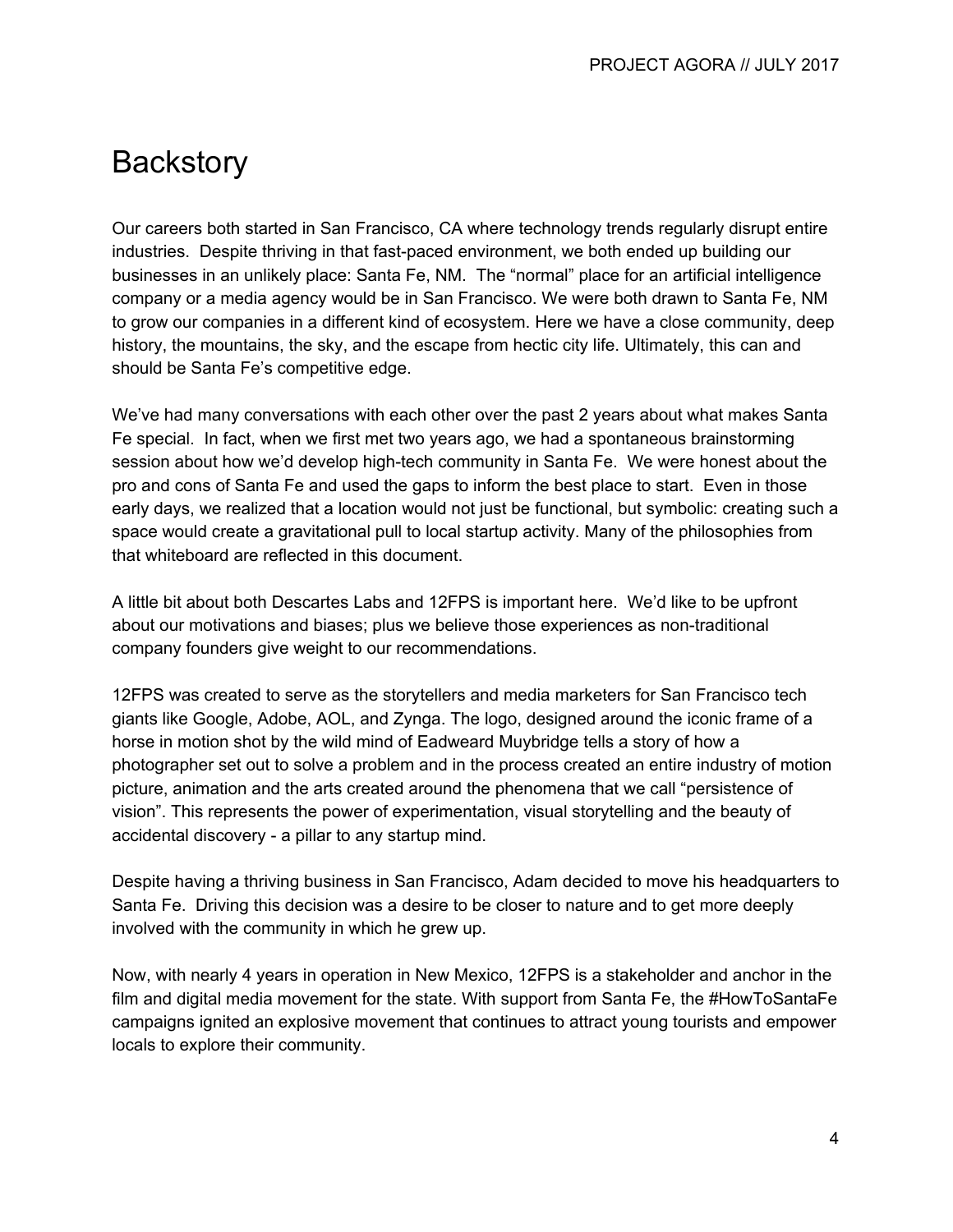Mark spent his entire career in the high-tech world after studying philosophy at Stanford. He first set foot in New Mexico in July 2014 to meet the a Los Alamos science team the eventually became Descartes Labs. Instead of moving the entire team to San Francisco after taking \$3M in seed funding - the reasonable and acceptable thing to do - he decided to found the company in Los Alamos, NM. He hopped in his car and moved out for what he thought was, at most, a year.

The odds were definitely against him. It was hard to recruit; some funding sources wouldn't even consider a NM-based company' and there wasn't a large tech community here. However, after persevering through the first year, he fell in love with New Mexico and decided that the company had to be located here.

Descartes Labs currently employs almost 40 people and will be over 100 at some point next year at their current hiring rate. Top of Mark's mind is the retention and hiring of new Cartesians, most of whom will come from out of state. Descartes Labs emphasizes all of the positive aspects of Northern New Mexico, but employees want more than just hiking trails and beautiful skies. They ask questions like: How are the local schools? Where can my partner get a job? Where do I get a job if Descartes Labs fails? How's the local tech community? How's the nightlife? Employees care more than just about their salary and their current work environment. They care about their ecosystem.

Given our professional background and inside/outside perspective, we began a dialog with members of the local community. Following the RFP issued by Santa Fe Economic Development where Mayor Javier Gonzales wanted to "make sure that Santa Fe's economy attracts and retains talent and dynamically grows businesses," we felt that it was time for us to step up beyond the whiteboard, survey the local and national landscape, and structure our thinking.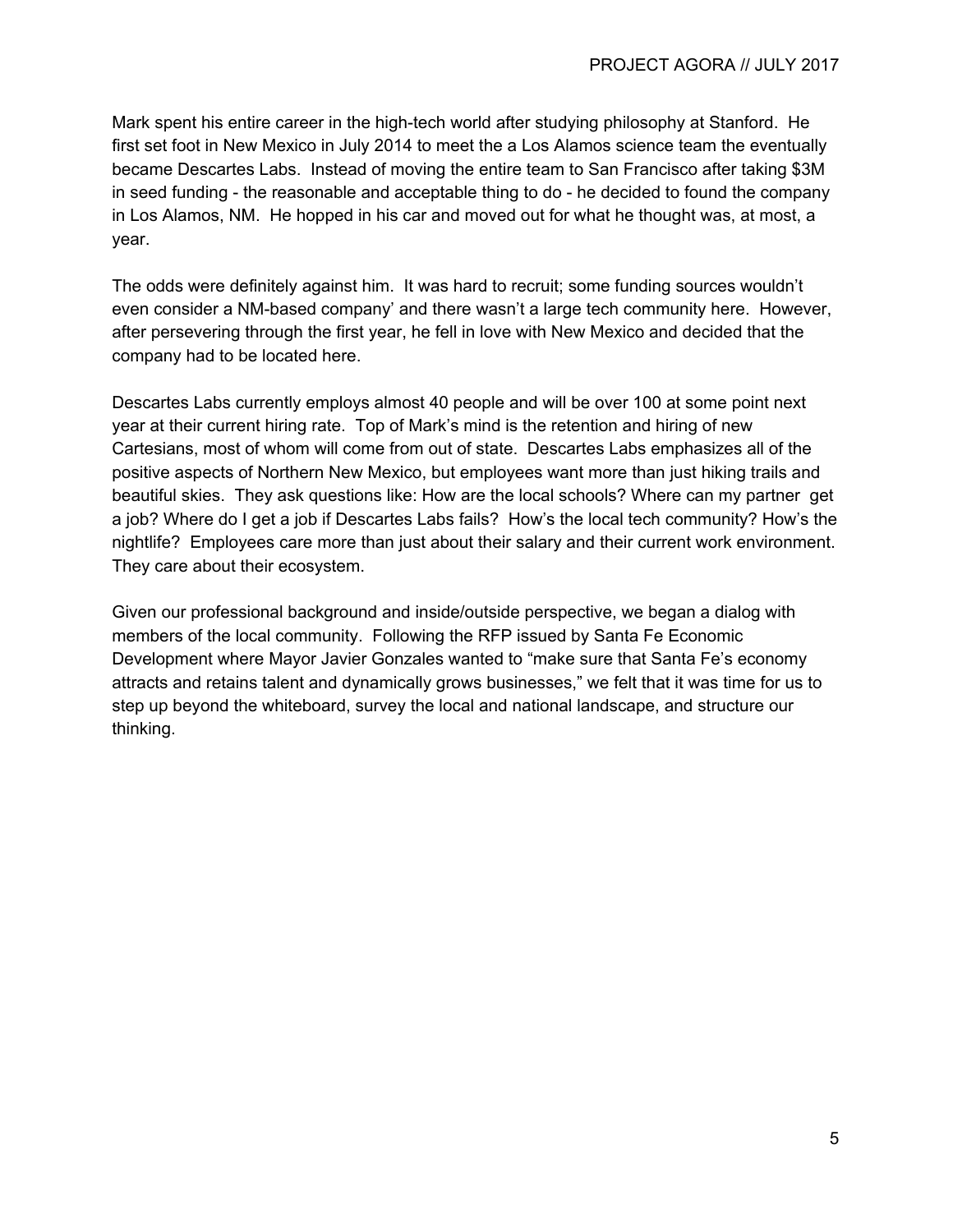# <span id="page-6-0"></span>Goals and Methodology

Given Santa Fe's unique positioning, as compared to major tech centers like San Francisco, New York City or even smaller places like Boulder CO or Bozeman MO, our approach to coworking was that Santa Fe should learn from other similar models, but not be afraid to do things our way. With this in mind, the goals established for this project were:

- Understand trends in shared workspaces
- Analyze similarities and differences among coworking operators
- Map the coworking stakeholders, existing spaces and areas of distinction for Santa Fe and neighboring communities in Northern New Mexico
- Conduct structured conversations with local entrepreneurs and business accelerator programs
- Create and distribute a survey to collect data from local business owners and entrepreneurs potentially interested in becoming members of local coworking space(s)
- Synthesize national trends, local needs and provide recommendations for structural design and next steps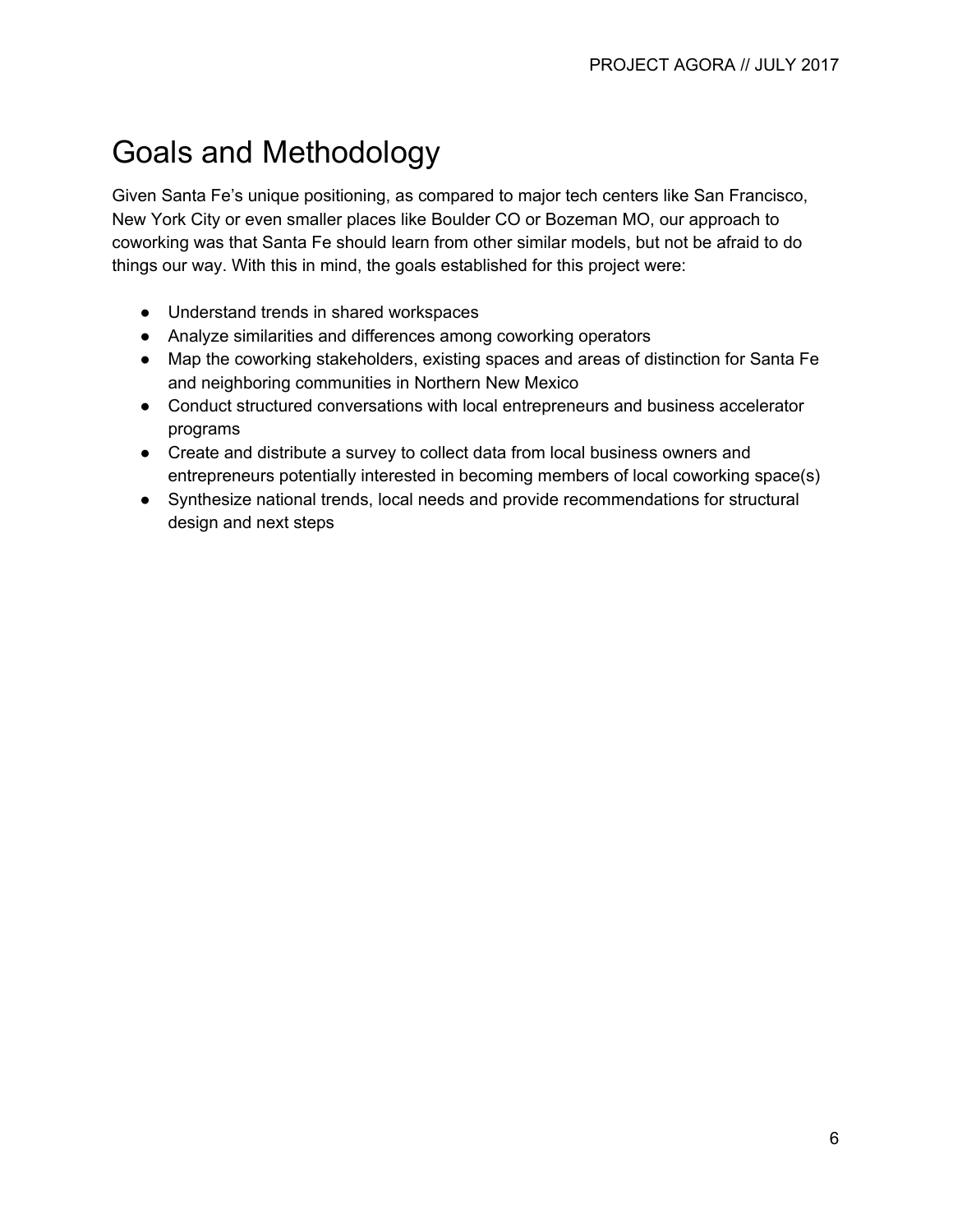# <span id="page-7-0"></span>Project Agora

### A Vision for an Entrepreneurial Ecosystem in Santa Fe

Project Agora is a vision for a holistic entrepreneurship ecosystem. The anchor of this vision is a coworking space that follows national standards but also recognizes Santa Fe's unique needs. The vision requires a constant flow of top entrepreneur experts in and out of Santa Fe and the importance of concentrating resources in a single geographic area. This means that, while we spend a bit of time talking about how to structure a coworking space, we also spend a significant amount of discussion around the larger ecosystem.

The leading startup communities around the world recognize the energy created by supporting shared workspaces with neighboring restaurants, nightlife, coffee shops, event spaces, retailers and housing in a single neighborhood. One particular example that stands out is the "American Tobacco Campus", a project in Durham NC that has effectively achieved this concentration where coworking is a single component of a resource mecca for the community (noted in more detail in the research that follows).

Further, Santa Fe must recognize that there isn't a lot of talent here to lead high-tech startups and other creative enterprises. We suggest an entrepreneur-in-residence (EIR) program as a way to attract executive talent.The EIR will mentor budding startups and help add to the vibrancy of Project Agora. Our intention here isn't to move these EIRs permanently to Santa Fe, but rather to learn from their experience and make them vocal fans of the glory of New Mexico.

Our recommendations follow, broken down into four sections.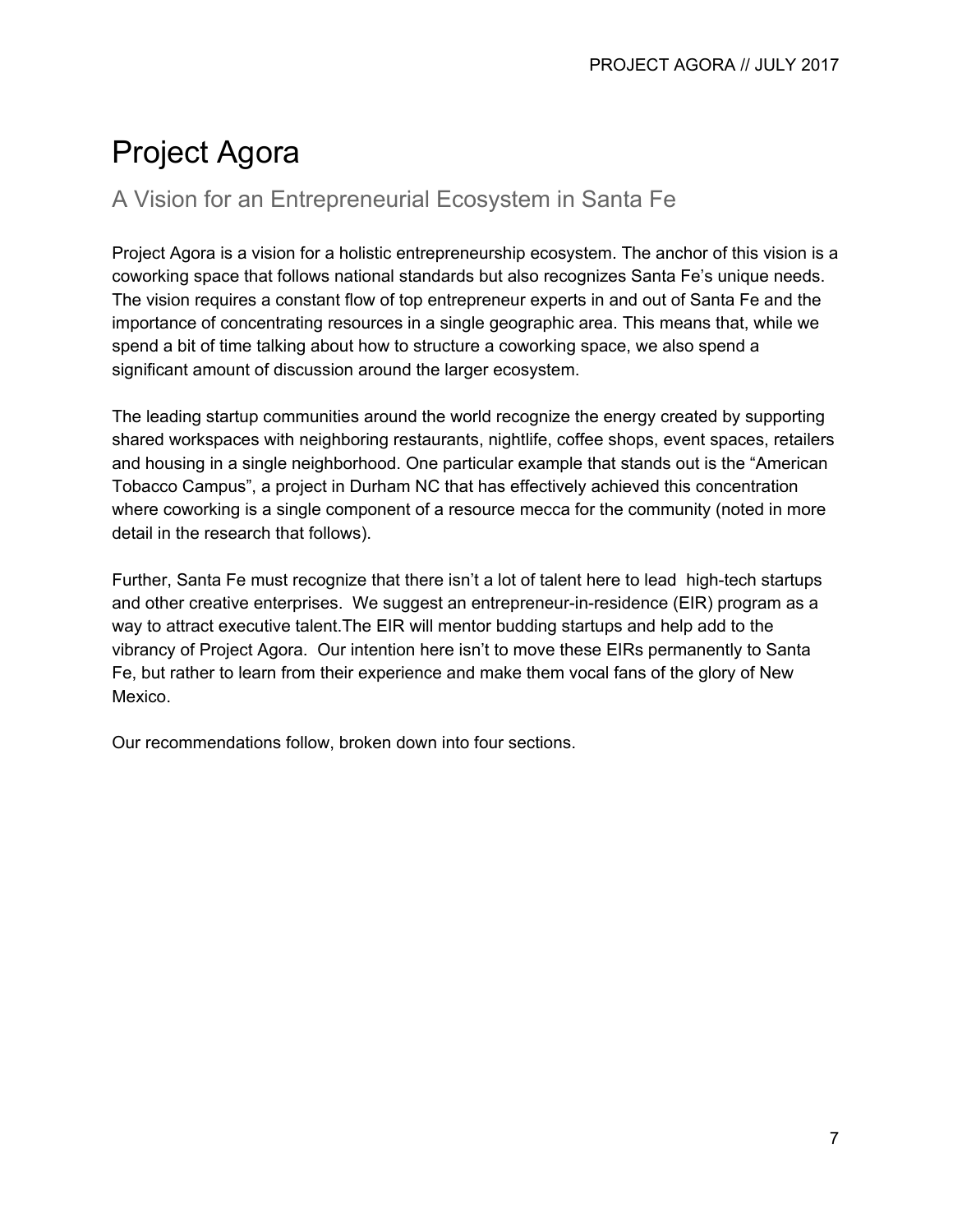#### <span id="page-8-0"></span>1. Don't deviate from the established standard

Every coworking space has its own story of success or failure. But there's one pattern that we never saw deviation: *the basics*. The basics include where the coworking space is located, what features and amenities are included, the structure, and the funding sources. This section will elaborate on these 4 key components in detail; the [Requirements](#page-17-0) section that follows will re-capture these elements as a detailed list.

#### <span id="page-8-1"></span>The Location

One theme from our research and conversation is that **location** is incredibly important. For example, when WeWork opened up their first space in the Financial District of Manhattan, they had to make sure that amenities like coffee shops (even though they provide their own coffee) and restaurant options were located within their building -- and that's in New York City.

An ideal location is a place that is walking distance to businesses and residential areas. The demographic attracted to startups wants businesses that support their lifestyle: healthy and reasonably-priced food, craft beer, well-made coffee, yoga studios, and bookstores. Not all of things need to be immediately accessible, but there need to be enough options for lunch and a smattering of other tailored businesses. People moving from big cities are often used to walking, biking, or taking public transportation to work. The closer the coworking space is to desirable neighborhoods, the better. Another attractive feature, distinct to Santa Fe, is easy access to trails.

Despite Santa Fe's population being under 100,000, there are thankfully a number of high-density areas in the City as potential locations, the Plaza and the Railyard being the most desirable. The Plaza is obviously close to just about everything; the problem is that a lot of the amenities downtown are geared towards tourists, not locals. The Railyard is potentially a great location, given it's location on the Santa Fe Rail Runner Railhead. The buildings look modern, and there are a number of amenities in the Railyard and on Guadalupe. However, the Railyard suffers from a lack of cohesiveness in terms of its services. There's no quality coffee shop or quick lunch places. Also, the large number of vacant spaces in the Railyard don't scream "vibrancy." A final potential location is the Siler Yard District, housing Meow Wolf, the upcoming Arts+Creativity Center, and a number of smaller businesses. The challenge with the Siler neighborhood is that it is in an early stage of development, continuing to emerge but only walkable to a few existing amenities. However, as the neighborhood is undergoing rapid renovation, the potential to address seemingly insurmountable challenges downtown might be addressed as part of the development and considered as central priorities to the district.

We hope that this kind of long-term planning is part of the plan for this holistic ecosystem as these gaps are in fact central to any anchor coworking space. Note that the goal of this report is **not** to suggest an exact location. Our goal here was simply to give the principles of how a location should be chosen.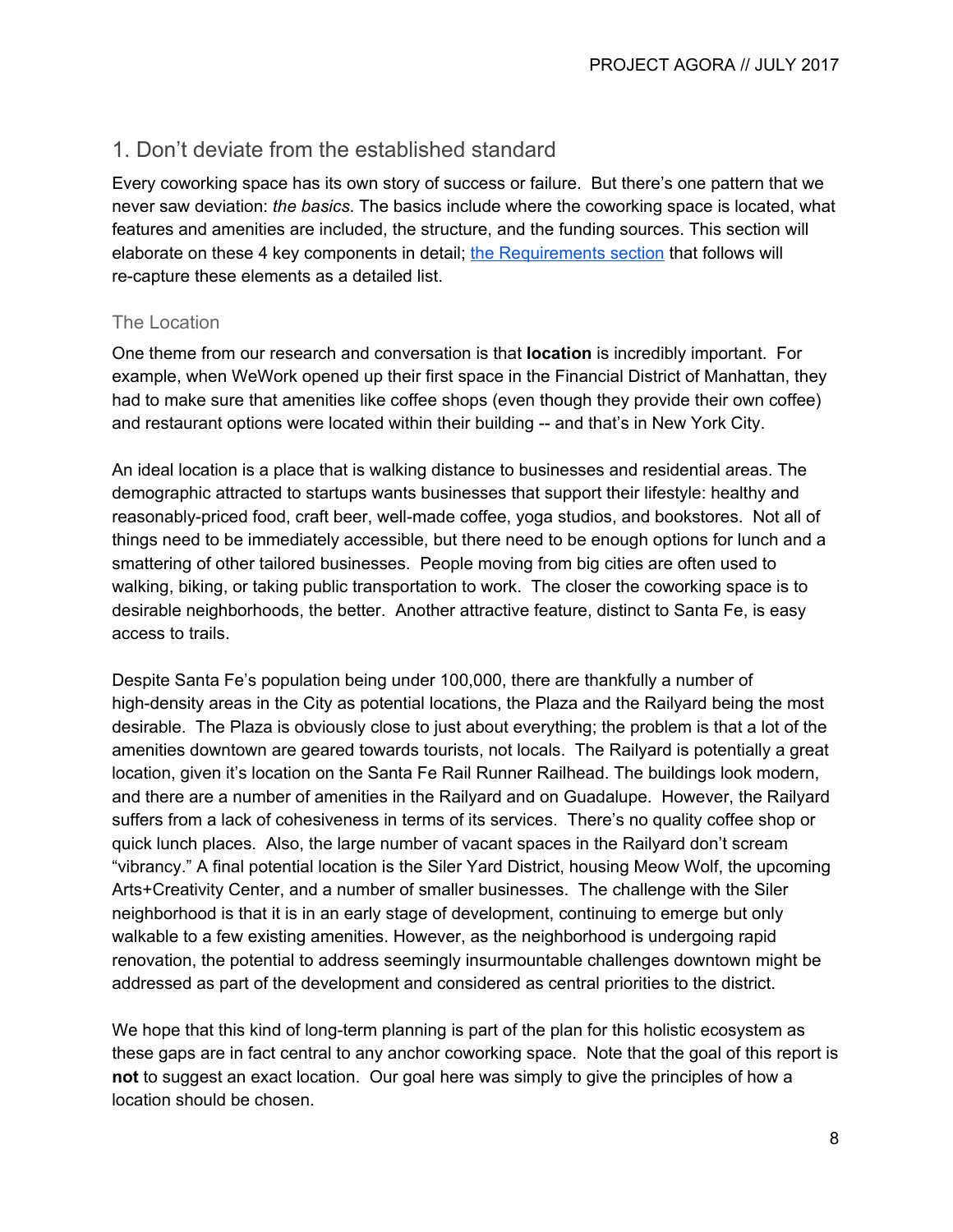#### <span id="page-9-0"></span>Features and Amenities

In some ways, this is the easiest part of the report. The industry of coworking has the benefit of some large players like WeWork and a host of smaller coworking spaces - by some estimates, over 10,000 coworking spaces worldwide. And, they've been around in one form or another for over 10 years. The amenities within a coworking space are pretty standard. With a few tweaks, we can optimize this space for Santa Fe.

Our research of 50 organizations showed some standard services and amenities: open offices, private offices, conference rooms, phone booths (sometimes actual phone booths), excellent wi-fi, coffee and snacks, printing and shipping resources, and community boosting events. There's no reason to deviate from this.

Within this, there are some important decisions to be made, based on our local situation. For example, given our research in Santa Fe, we believe that the space should be focused on shared desks. In larger locations like New York City, there's a strong need for actual offices. Here in Santa Fe, shared desks with places for quiet like phone booths and conference rooms will promote more of the kind of collaboration we envision.

Our recommendation is to stick to and require all of the following for any coworking space.

- Open and friendly shared workspace with both hot desks and dedicated desks that offer a variety of seating from desks to couches to outdoor patio space
- Limited private offices
- Conference rooms available to members and non-member drop-ins utilizing a simple online scheduling tool
- Phone booths to take private calls
- High speed WiFi
- Coffee
- Printing resources
- Shipping and receiving
- 24/7 access for members
- Event space (could double as the shared office space)
- Location must be positioned within a developing area of density (walkable to restaurants, retailers and ideally close to high density affordable housing and/or live/work units)

We've compiled a table of features, amenities and pricing based on a nationwide sampling of operators from small to large. The full spreadsheet can be found in the report packet or accessed online [here.](https://docs.google.com/spreadsheets/d/1Xk1jADOGcpcNNQSrvU73oBxddcX5wIvBKt_mYkMBoog/edit?usp=sharing.)

There's a lot of room for flexibility and creativity within this framework, but stick to the basics.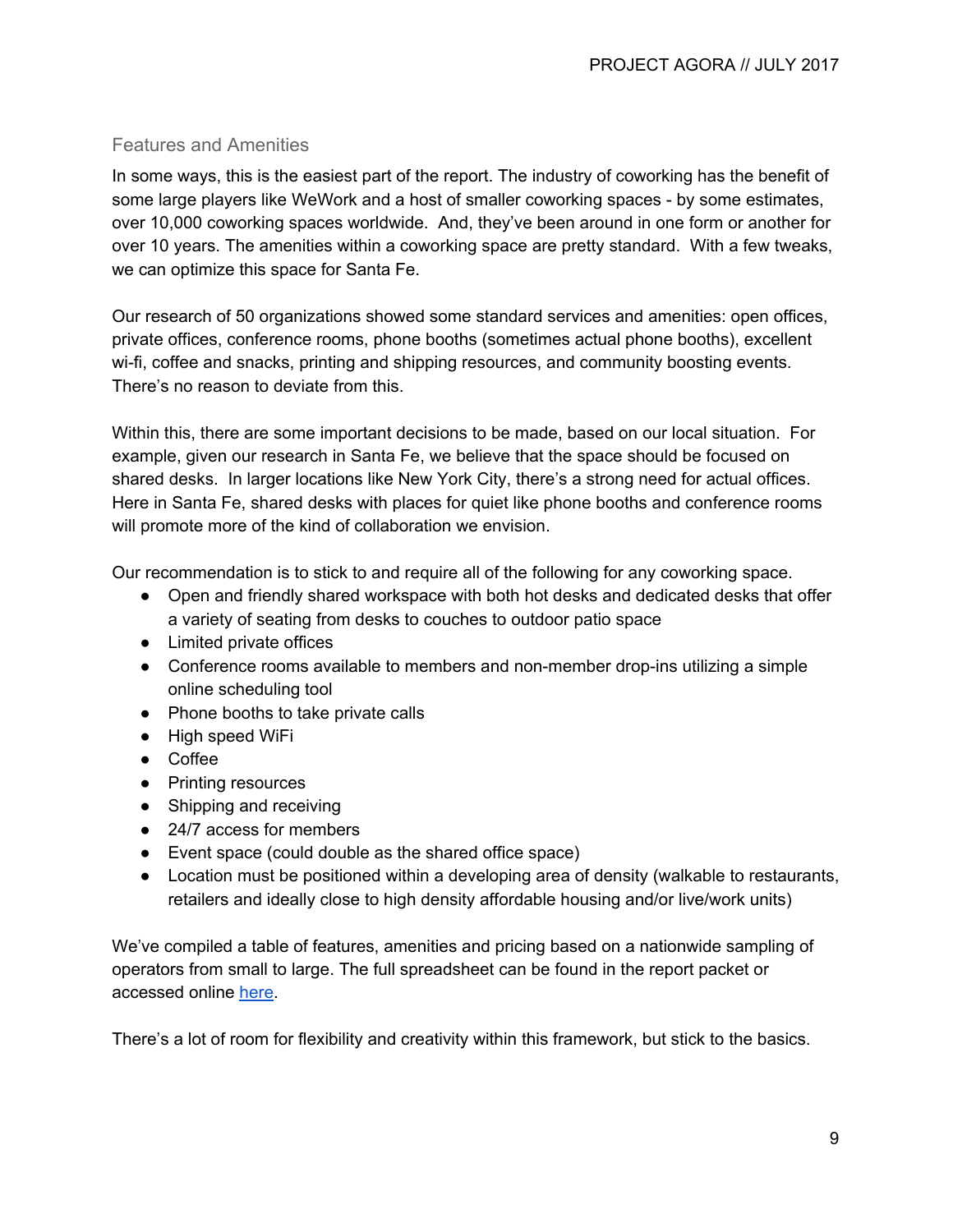#### <span id="page-10-0"></span>Structure of the Organization

There is also quite a bit of standardization around organizational structure. Three roles are common across most of the successful coworking locations we studied. They are: Executive Director, Community Organizer, and Office Manager.

**Executive Director (ED)** is the most critical role. There must be a full-time executive devoted to the success of this space. The ED is the business leader of the organization and needs to make sure that the space is filled, not just with butts-in-seats, but with the right mix of companies and organizations. This person must focus on financing - making sure the numbers add up. And, s/he needs to manage a team of people that keeps the space operating at its full potential. This person needs to have a vision that guides the organization. Finally and most importantly, the Executive Director needs to be able to mentor and guide the startups within the space. This means that any Executive Director candidate must have worked in high-tech startups and have a knowledge of the landscape. In our minds, it's this industry knowledge that is top of the list on a resume for a potential Executive Director, even if that means looking beyond New Mexico. Most of the coworking proposals that we saw as responses to the original Santa Fe RFP lacked this individual and we think that this should be a requirement if the City is involved in any way.

**Community Organizer** is a position that plans events for and within the coworking space, connects to other local organizations, and helps Project Agora serve as a community hub. This is another critical position, in that being a hub in Santa Fe is the primary goal of this space. Events must be curated carefully to maximize traffic and interaction with the community. Events planning must also take into consideration other local groups supporting startups, to ensure that Project Agora becomes the hub for all of these projects.

**Office Manager** is the person who sweats all of the details at the office. Every startup with more than 20 people needs an office manager to deal with IT, snacks, outside vendors, paying bills, making sure the office is in great shape, getting and implementing feedback from members - in general, making sure the space is fantastic. The office manager may also play a role in the event and program coordination where logistics relating to facilities are managed effectively. This frees up the community organizer to focus on the programing, dealing with logistics related to outside promotion and coordination.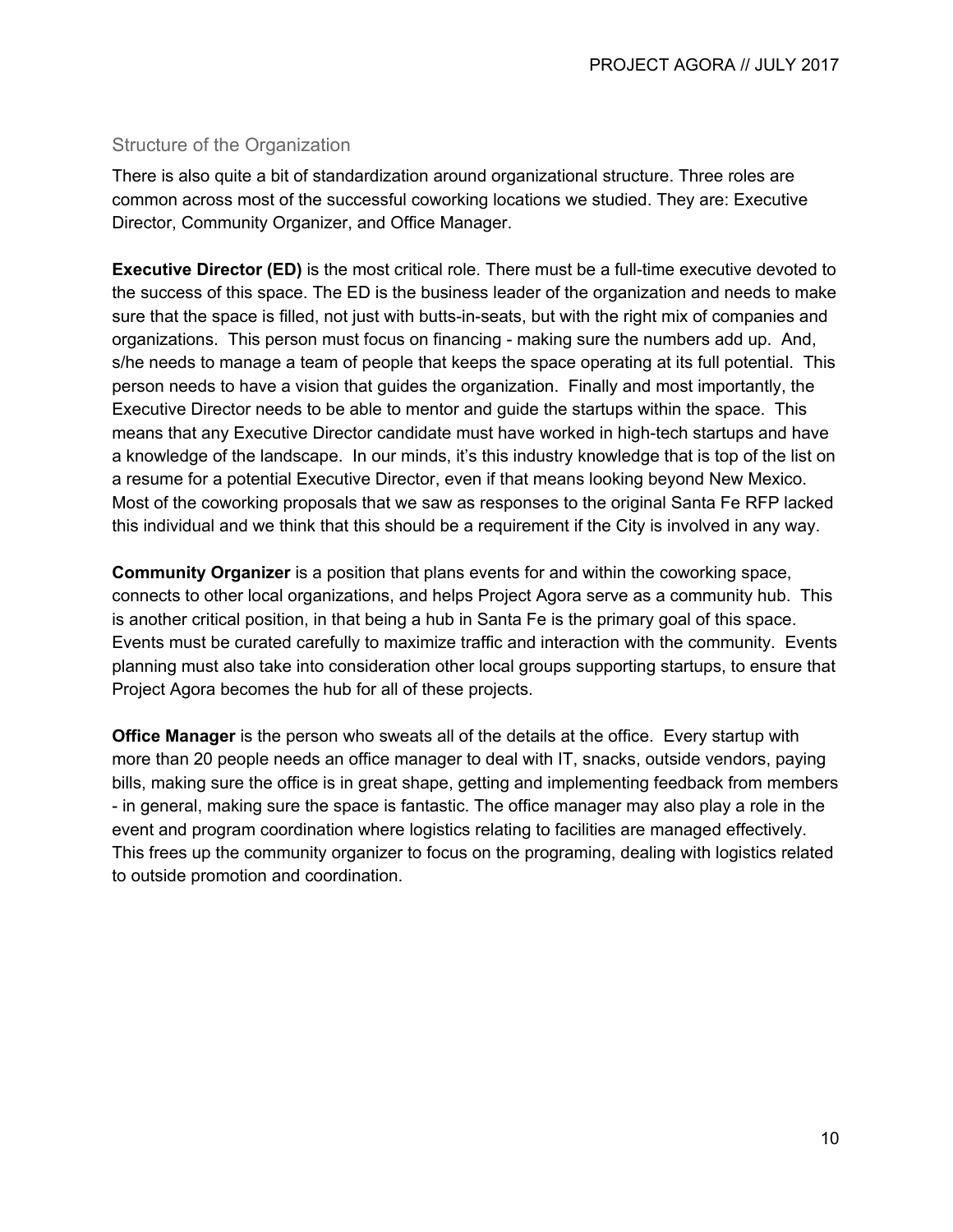#### <span id="page-11-0"></span>Funding

Funding for coworking spaces comes in a combination of member fees, sponsorship, and community funding. There's no hard rule about the right combination of these fees, but keeping member funds flowing is key for sponsorship and community funding. We believe that Project Agora should strive to be funded at least 50% by members within the first 12 months as a milestone for success and act to minimize support from government entities.

Even companies like WeWork, which itself is a for-profit startup, supplement member fees with sponsorships. For example, Silicon Valley Bank sponsors an entire floor at several locations in San Francisco. Startups who choose Silicon Valley Bank as their bank can camp out on that floor for a reduced fee for 6 months. SVB also uses this floor to host events to promote their brand. This not only addresses a need for outside (non-revenue) capital but also underscores one of the fundamental goals any tenant in a coworking space might desire - to be working alongside all their necessary stakeholders, partners, funders and mentors.

We recommend that if the City of Santa Fe contemplates supporting a coworking space, they look for someone else to run it (nonprofit or for-profit). In our research, we've failed to find any shining examples of municipally-supported coworking spaces. The reason, we think, is simple: you can't create a need for a coworking space, either it's there or it's not. Therefore, if a government entity decides to fund a coworking space, we think that they should be arm's length from the actual space. They shouldn't represent any more than half of the funding in the first year (think of it as activation capital), a third the second year, and less than a fifth of the total budget going forward.

Given that many different stakeholders have a stake in the outcome of building an entrepreneurial community here in Santa Fe, there will be many opportunities for sponsorship support. Local VCs like Sun Mountain, Verge Fund and Camino Real Capital Partners, startups like Descartes Labs and Meow Wolf, Los Alamos' Feynman Center, and professional services firms like PR, marketing, and design should be given opportunities for sponsorship.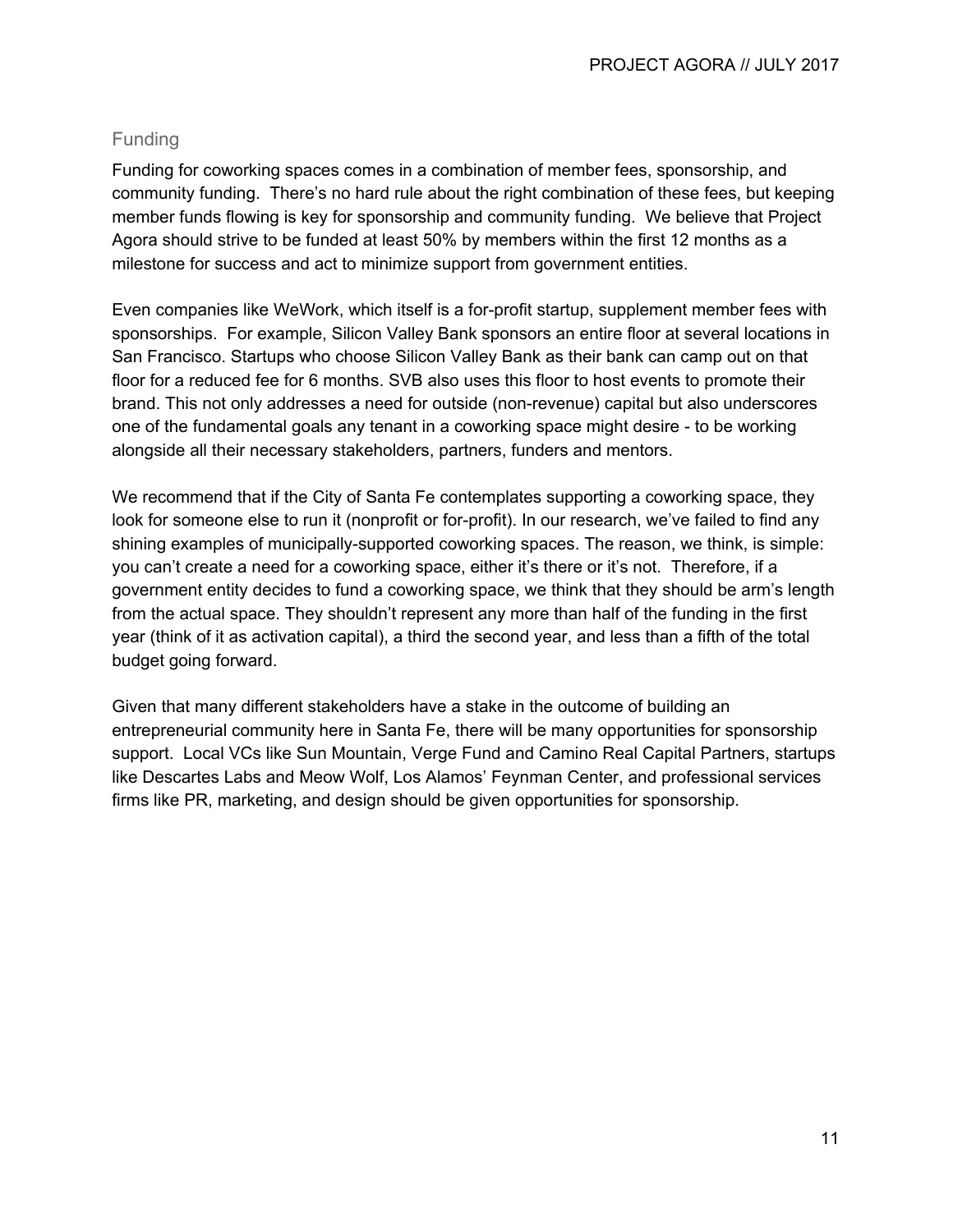### <span id="page-12-0"></span>2. Find ways to bring in outside talent

One of the huge deficiencies - not just in Santa Fe, but in many smaller municipalities - is the lack of a talent pool. Talent comes from two primary sources, both of which New Mexico lacks: a stream of fresh talent from Universities and a pool of experienced talent from local companies. New Mexico lacks a university that breaks into the top 100 in any national ranking and we don't have a single Fortune 500 company headquartered in this state. We hope that our state and local officials will deal with the difficult but pressing problems in education and business facing this state, but the question is how to deal with the short-term, local problems.

Experienced founders and entrepreneurs is something we can fix in the short term and is badly needed.

Let's assume that we fill Project Agora with fresh young companies, excited to make their mark in the world. Those companies need mentorship and guidance in order to be successful. Some of that education can come from local resources. But, a startup will need mentorship from people who have been operators at startups, can connect startups to the right funding sources (often located in San Francisco or New York City), and can help recruit the right talent.

An observation about the recent success of Descartes Labs is that it required an individual coming with the right kind of industry experience to turn an idea into a startup. Similarly, we strongly believe that we need a "Entrepreneur-in-Residence" program at Project Agora to bring this much-needed mentorship and network to member companies.

The specifics should be chosen by the operating entity for Project Agora. But, we do have some guidelines and a suggestion of how such a program might work.

We recommend having two EIRs at any given time. The profile for this EIR should be:

- Founded a startup that achieved success
- Served in a senior management role at more than one company/startup
- Raised at least \$5M of funding for his/her startups
- Experience mentoring startups
- Strong ties in the Silicon Valley and/or NYC (the two major startup centers of the US)
- Excellent communicator
- Influencer on social media

The EIR will be expected to mentor local startups and produce content for Project Agora, while still leaving him/her time to work on their own startup. Project Agora should provide the EIR with housing and a monthly stipend; even better if there's an agreement with local VCs that they will consider funding the EIR's startup.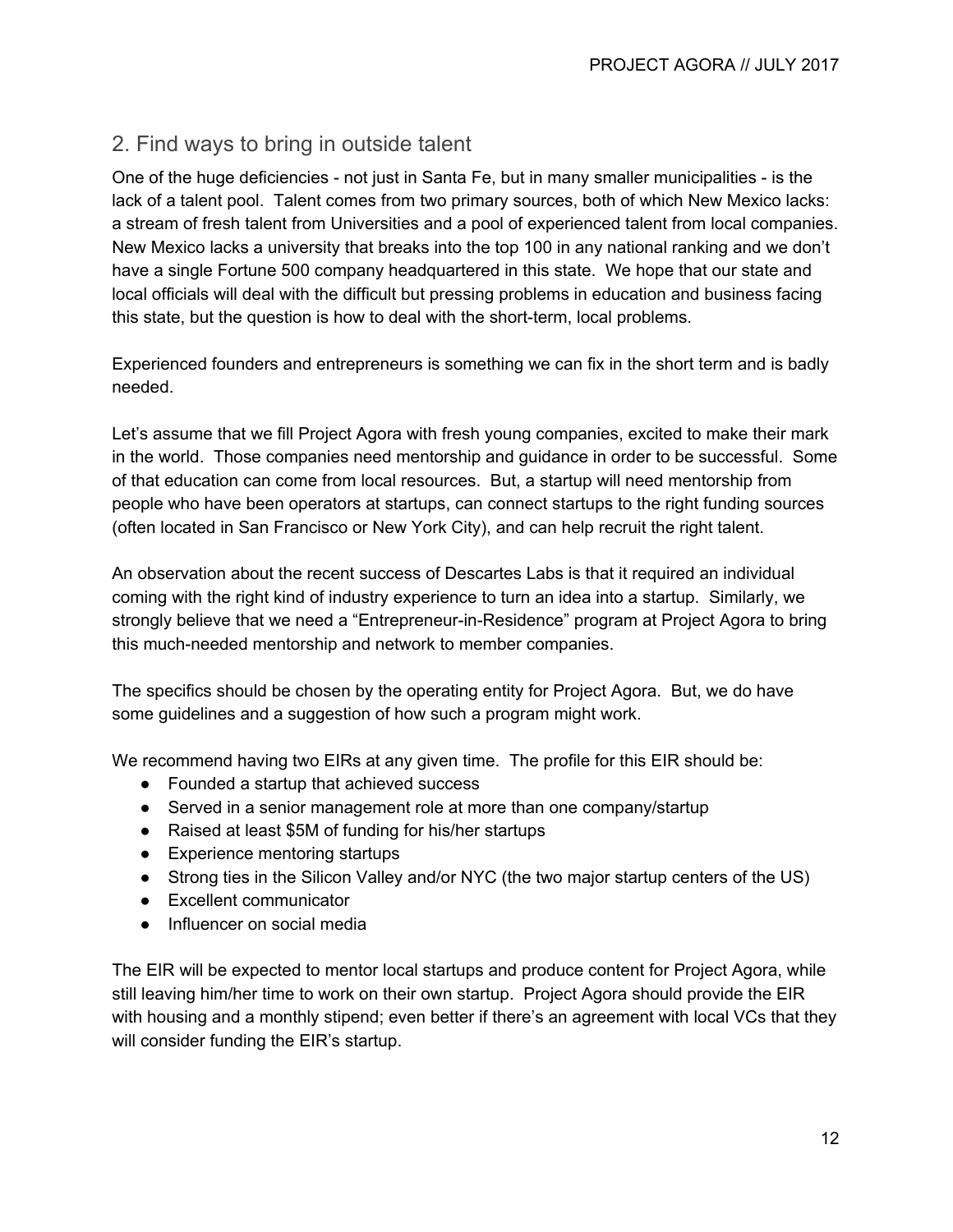Note that, though we hope that the EIR chooses to put his/her startup in New Mexico, it should not be considered a failure if they leave. In fact, the benefit of the EIR returning to out of state networks serves as a new form of marketing for the City of Santa Fe. A great outcome is 6 months of mentorship, lots of the EIR's friends and colleagues visiting New Mexico, tons of social media posts about the wonder of New Mexico, and a fan for life.

Sourcing these individuals initially will require serious effort from the Executive Director. In time, the reputation of the program and it's alumni should be expected to ease this effort as the community of accomplished startup founders keep a tight knit network. This effort begins with designing a marketing campaign to the Silicon Valley, letting entrepreneurs know that there's a great place in the high desert of NM that combines all that they require for launching a company with a unique quality of life that feels out of reach in dense urban areas like San Francisco and New York City.

Our proposal to bring in outside executive talent into Project Agora is one of the keys for success and perhaps the most viable solution to Santa Fe's unique challenges when compared to more stable markets out of state.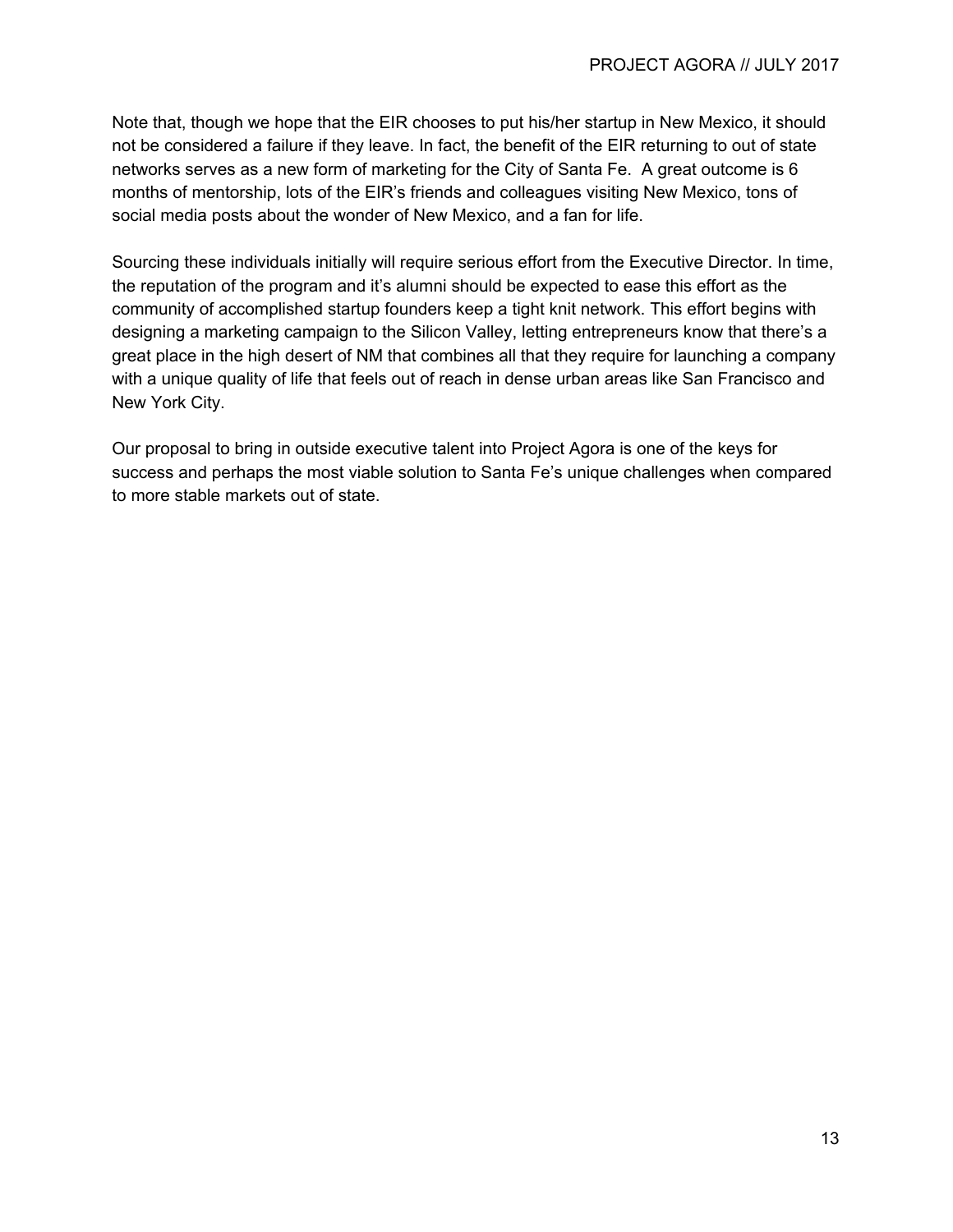### 3. Use the space to bring people and organizations together

There are a surprising number of local organizations that seek to serve the Northern New Mexico community. These organizations range from coworking spaces like Project Y in Los Alamos, to accelerators like Creative Startups and educational programs for local businesses like bizMIX. More detail on specific organizations is provided in the research section.

One of our observations shared by many of the conversations we had was how disconnected these efforts are from each other. There's far too much competition and in-fighting and new organizations constantly pop up without thinking about themselves in relationship to what already exists. The startup community is far too small not to have a more coordinated effort across and among all of these groups.

Though we can't pretend to solve this problem, we do believe that having a central space could be key in promoting more interaction. The closest thing we've got to a central location here in Santa Fe is Iconik on Second Street. Not surprisingly this is driven by coffee, food, location, excellent (free) internet, and a comfortable work area, exactly what our research would predicct. But, what's more interesting is why people keep coming back there instead of other locations: it's the people. We certainly don't want to take business away from Iconik, but it's that kind of central hub, the hearth of entrepreneurship in Santa Fe, that should be the inspiration for Project Agora's coworking space.

Events are a key driver to community. Project Agora should attempt to have an event every night of the week. It should be a low-cost, high-quality venue for local groups. The Project Agora staff should also create its own programming, drawing on local talent and bringing in national speakers. By keeping content fresh and interesting, the space will achieve local visibility and integrate numerous industries beyond tech, like niche resources such as youth coding workshops, user groups and even simple networking required make new relationships.

But, events alone will not suffice. There needs to be a daytime draw into the space. Certainly interactions with the constituent companies will help bring people into the space. One of the primary reasons that the space must have a sufficient number of private, ad hoc meeting areas is to bring non-members into the space. We also suggest some kind of draw into a casual, public space. A small coffee bar with a local coffee roaster or snack/sandwich shop would help to promote casual meetings with the broader startup community. Success is when we're the first choice for meetings in the City. The outward appearance of the space should emphasize inclusiveness and welcome curious walkins, tourists and effectively suggest that the startup community is a celebrated part of the Santa Fe community at large.

Finally,Project Agora should help to broker conversations among the different groups in town. When a new initiative is started, we hope that they'll start off by talking to the leadership of Project Agora and that the conversation will be collaborative with the intention of finding the best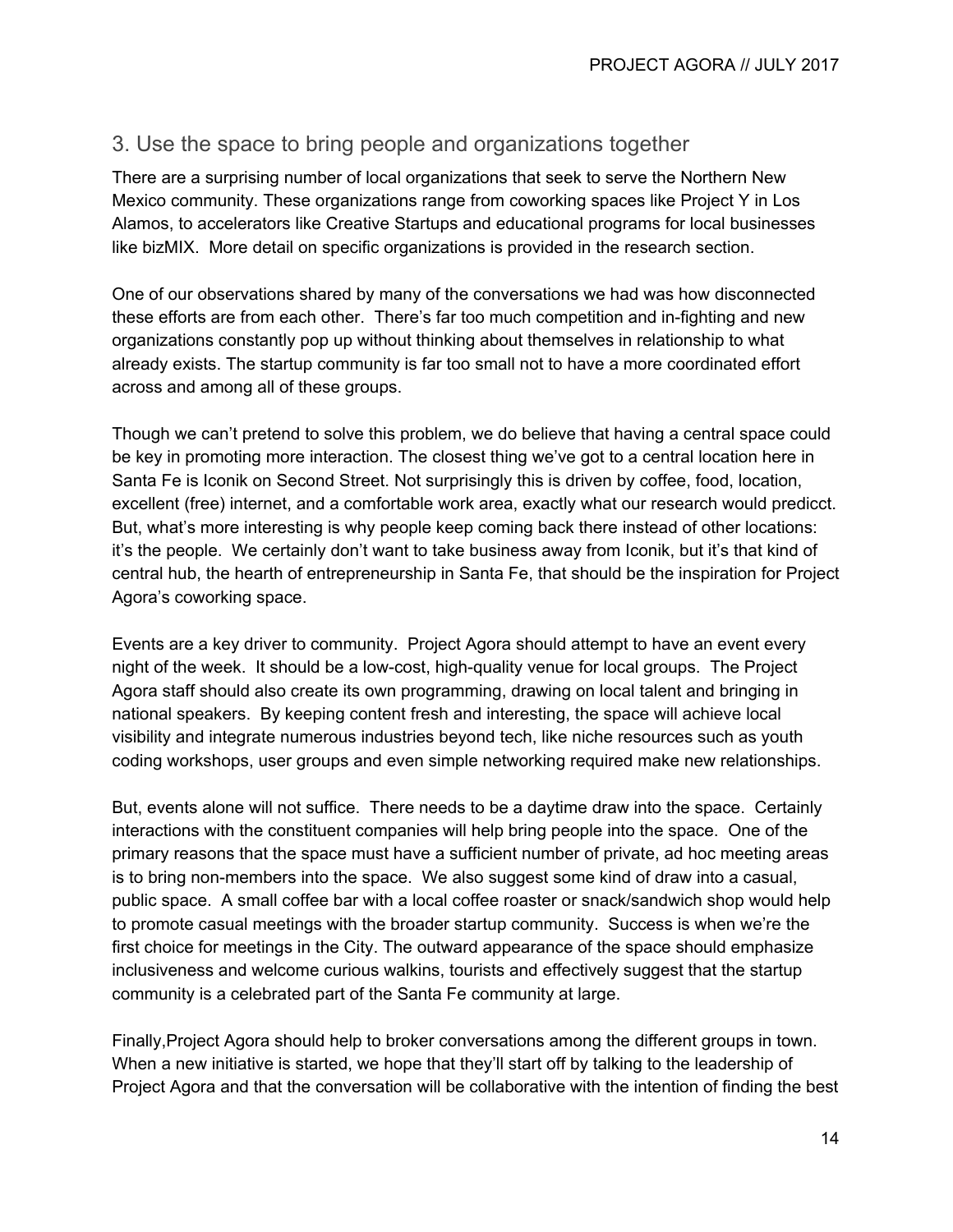way for that individual or group to be present in the community. Again, we have found too much contentiousness among the startup groups generally and the coworking spaces, in particular. To emphasize: this community is far too small to support the number of groups we have now and we'd love to see some consolidation of effort. We believe that Project Agora is a logical central point to maximize the value of local initiatives.

### <span id="page-15-0"></span>4. Build the components of an entrepreneurial ecosystem

In building a vision for Project Agora, it was clear to us that a coworking space alone is not going to be sufficient to build an entrepreneurial ecosystem here in Northern New Mexico. Though a coworking space can serve as an anchor to current investments in entrepreneurship and as a starting point as that community grows, it cannot do it alone.

There are three major buckets that we've identified: infrastructure, education, and community. We are attempting as much as possible to remain apolitical. It doesn't matter to us how or by whom these goals are achieved, just that they are.

Our infrastructure is a huge black mark for Northern New Mexico. Imagine an investor who wants to invest in the next big startup here who decides to fly out from New York. Upon booking their trip, they find out that there is a single daily nonstop from the three NYC airports to all of New Mexico and the return flight home is a redeye. This means that a day trip turns into a 48+ hour trip. When they arrive, they have Sprint and find that their cell phone hardly is ever on LTE. And driving up to Los Alamos, their cell phone doesn't work for half the trip even for voice calls. That investor might reasonably think, "How is this startup going to survive in New Mexico?" No amount of government subsidy for startups will make up for the lack of core infrastructure.

For flights, we'd like to see coordination and expansion among the major airports of the state and an attempt to get flights to major metropolitan areas. Direct flights to San Francisco are a necessary component if we want a thriving technology ecosystem. Santa Fe has made some progress with fiber in a small area downtown. This program must be expanded and costs should be brought down to make it more accessible. Cell phone connectivity is spotty throughout Santa Fe. This is a huge problem for businesses and visitors alike. One easy solution in the downtown area would be to provide high quality, fast, free WiFi; though obviously better cell phone coverage generally is a smart goal.

In terms of education, we realize that there's no easy fix here. Even if funding were to increase today, it could be years before we see major improvement. However, we want to emphasize that this is a huge problem both for finding local NM talent for startups and for attracting families into the Santa Fe school system. One short term possibility for educational improvements to support the startup community would be bolstering computer science and business education at Santa Fe Community College. We believe Project Agora can be a positive force in Northern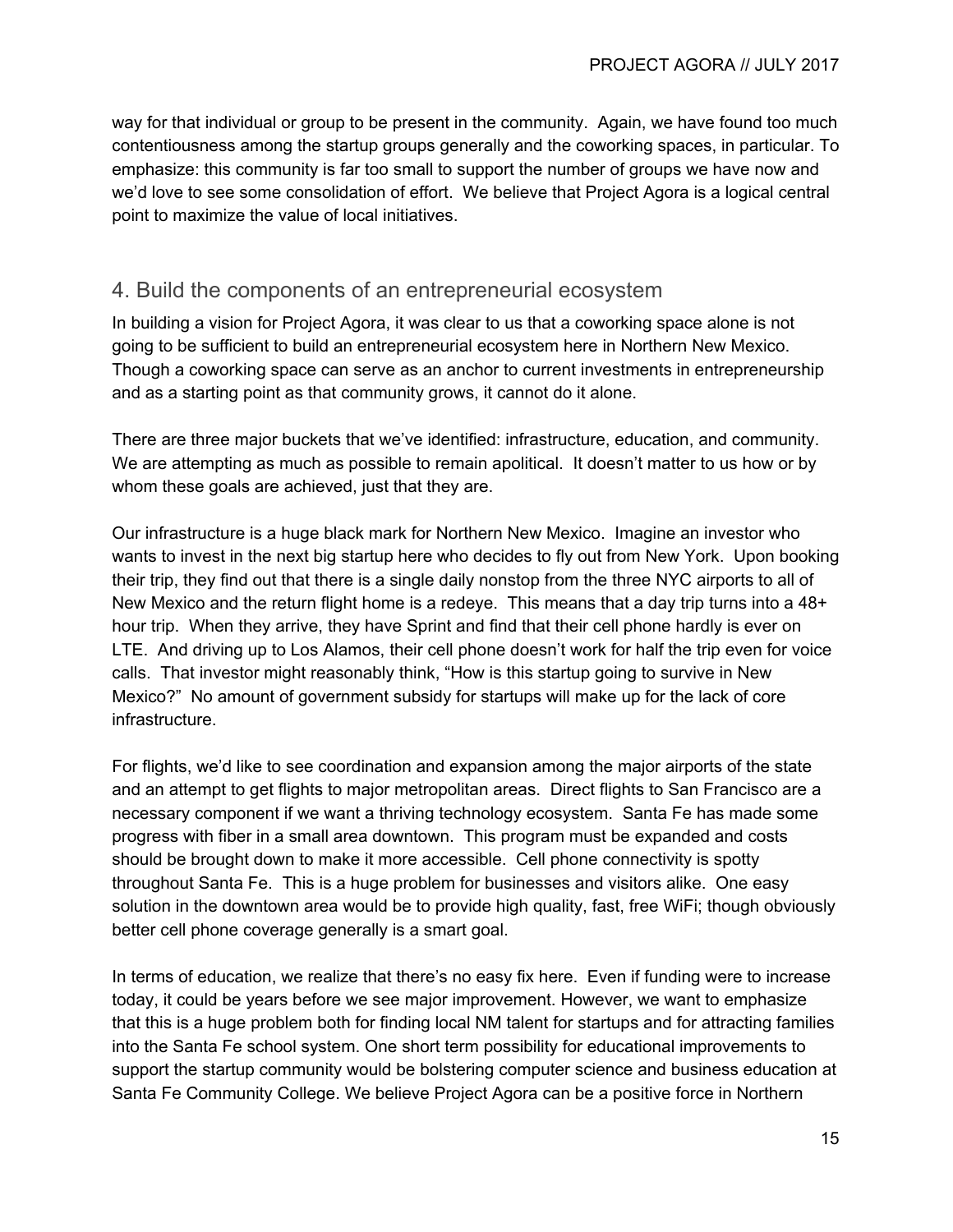New Mexico for continuing education, but our core educational resources absolutely need to be improved.

Finally, we'd like to see Santa Fe create a comprehensive vision for supporting businesses with a younger demographic in mind. This effort, often referred to by Mayor Gonzales and other community partners as "growing Santa Fe young" means more than just nightlife and coffee shops. For example, our deep history as an arts community has maintained its ranking as an international hotspot for fine art, but the young entrepreneur is not interested or can't afford the kind of artwork for sale at the galleries throughout Santa Fe. These individuals however, are diehard fans and organic ambassadors for arts experiences like Meow Wolf, AHA Festival or Currents New Media Festival. This effort, as compared to infrastructure and education, is clearly underway and only requires continued support and embracing the natural evolution to Santa Fe's narrative and messaging.

Again, we want to stress that we are not policy wonks nor do we want to engage in any politics. We believe that the above is an objective list of steps forward for Santa Fe and the State of New Mexico if we hope to compete for jobs in the 21st century.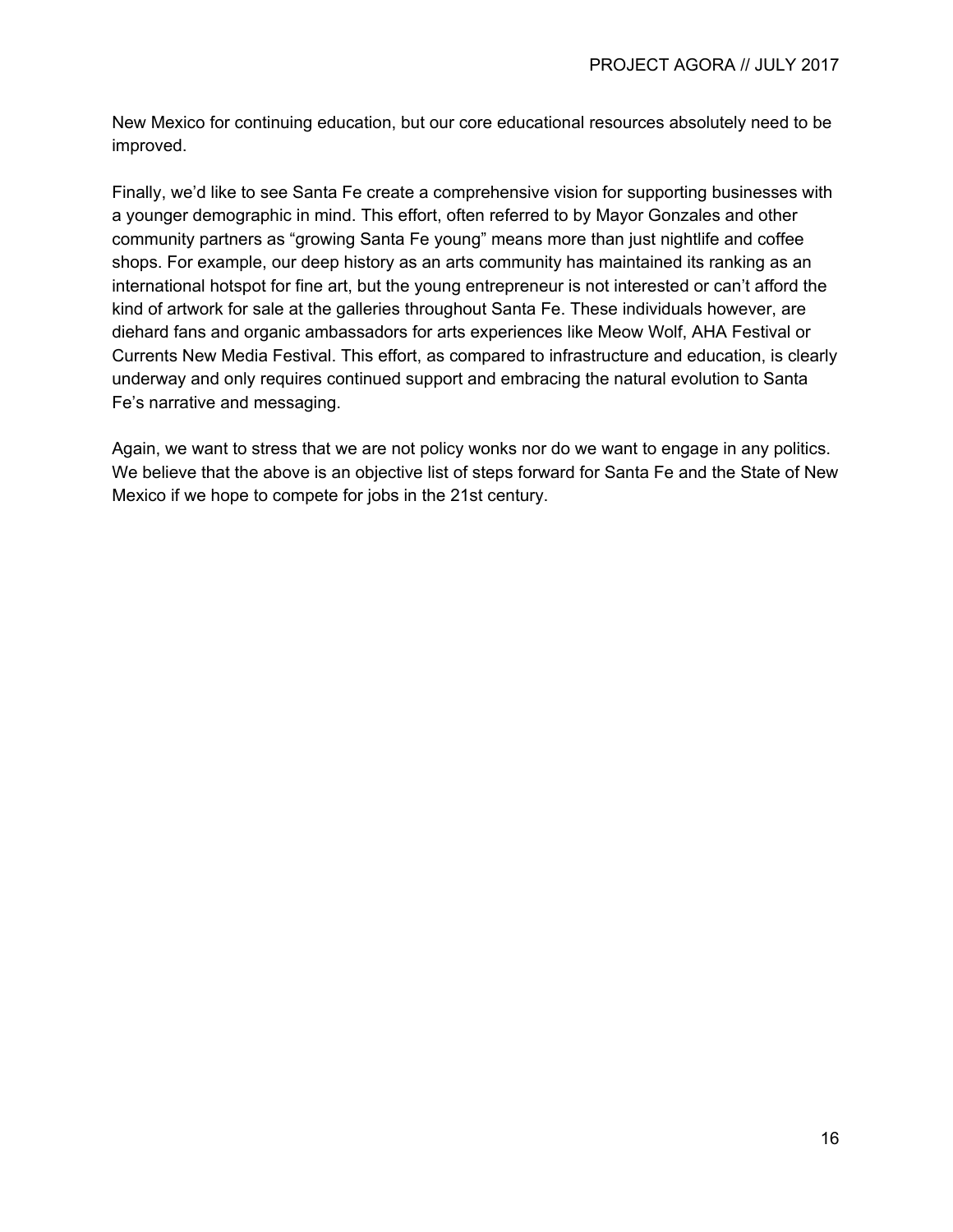# <span id="page-17-0"></span>Requirements

This section attempts to list out a non-exhaustive list of requirements for a potential coworking space. Regardless of what entity runs this space, these requirements should be followed. Note that we end each section with some optional requirements, noted as such.

- The location should...
	- Be walkable to services (a coffee shop, several lunch options, etc.)
	- Be easy to bike to
	- $\circ$  Be located adjacent to population centers attractive to a demographic under 40
	- Have sufficient parking
	- Be close to local hiking/biking trails (optional)
- The coworking space should...
	- Be composed of mostly rental desks
	- Have at least 1 conference room for every 10 desks with a videoconferencing solution like Google Hangouts; these conference rooms should be easily rentable to outside parties
	- Have a private small phone booth at least for every 10 desks
	- Consider a small number of private offices
	- Have free, high-quality coffee, snacks, and drinks
	- Have reliable, extremely fast wireless internet
	- Have printing and shipping resources
	- $\circ$  Be able to be used as a mixer/meetup/presentation space also. For this, there should be a place for presentations with sufficient sound quality for presentations
	- $\circ$  Have a public space to draw in people during the day, such as a coffee or sandwich bar
	- Have a patio space, highlighting New Mexico's fantastic weather (optional)
- The organization should...
	- $\circ$  Be managed by a non-government entity who has ownership and control over the coworking space
	- Have a full-time Executive Director, whose job it is to manage the coworking staff, P&L, and vision
	- $\circ$  Have a full-time office manager, whose job it is to keep the space up and running
	- $\circ$  Have a full-time community organizer, whose job it is to create programming, invite outside groups into the space, and to promote these activities
	- Have an entrepreneur-in-residence program to bring in outside executive talent into the local ecosystem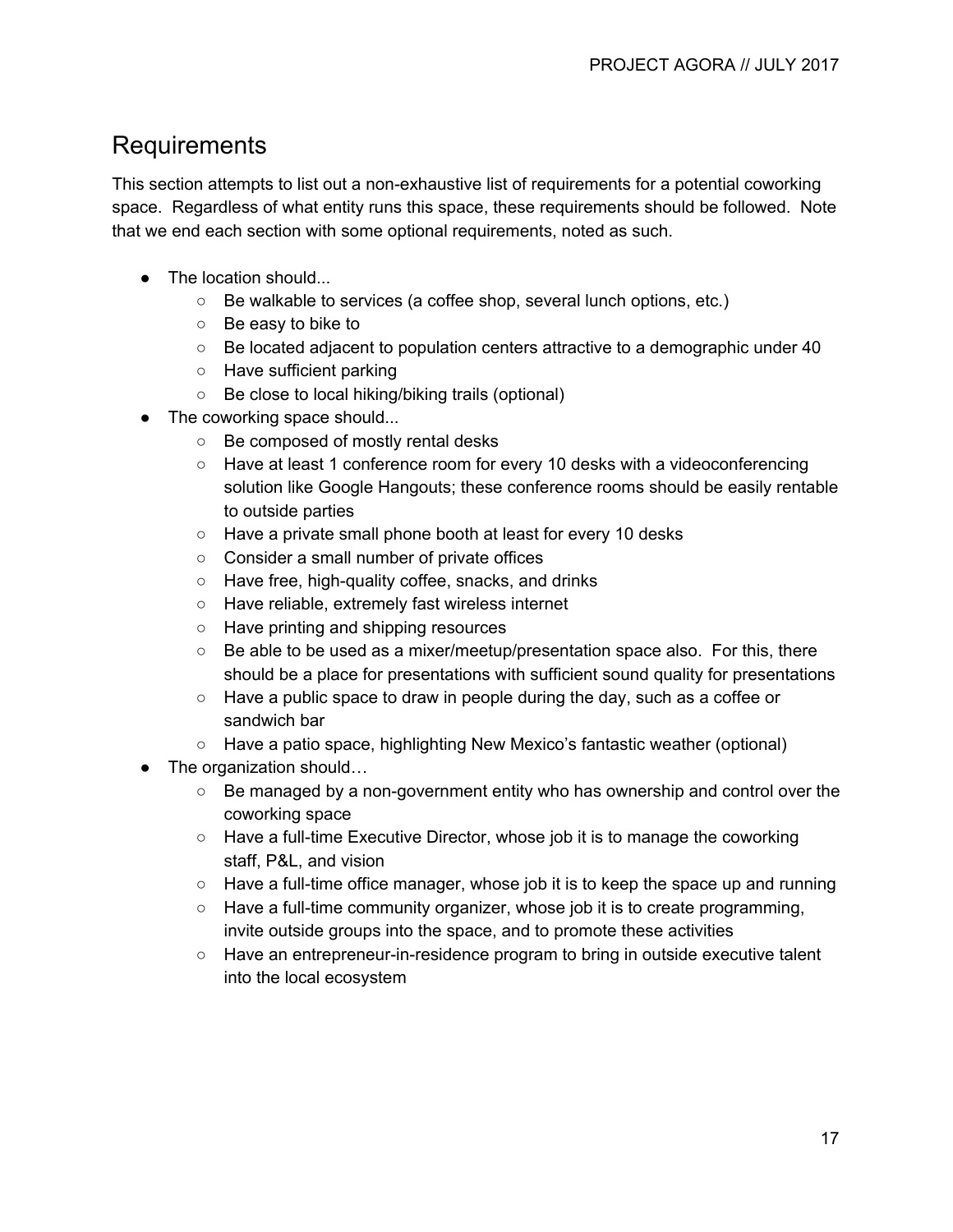# <span id="page-18-0"></span>What's Next?

Project Agora is about the overall vision and key aspects to cultivate, but our City and our community must build this together. We hope that this document will stimulate a conversation among elected officials, the City staff, and local startup groups. As a next step, we suggest that the City uses this report as an anchor to maintain a discussion, measure action and see each stakeholder as an important part of something that requires collaboration and concentration.

#### **This vision is only realized when we work together!**

We would love to see Project Agora be realized locally and think the City should be involved, but are agnostic to whether or not the City drives the process. We encourage this document to be shared widely and to look at the areas that are strict domains for each party. Ultimately, we believe all the ingredients are here or within near reach but the players need to meet and trust in accountable follow through in each area from infrastructure and capital to operations and broader stakeholders.

- 1. First, we recommend that City staff review this in detail and prepare questions and feedback to which we are eager to address.
- 2. Then, we suggest that the City welcomes key stakeholders to review the document and discuss the concepts as part of a structured brainstorm. This structure should be simple and drive at the central question of "who does what to move this forward?"
- 3. Finally, we hope that as a result of this collaborative discussion and subsequent meetings, clearly identified players whose interest relates directly to various aspects of the project, will be clear.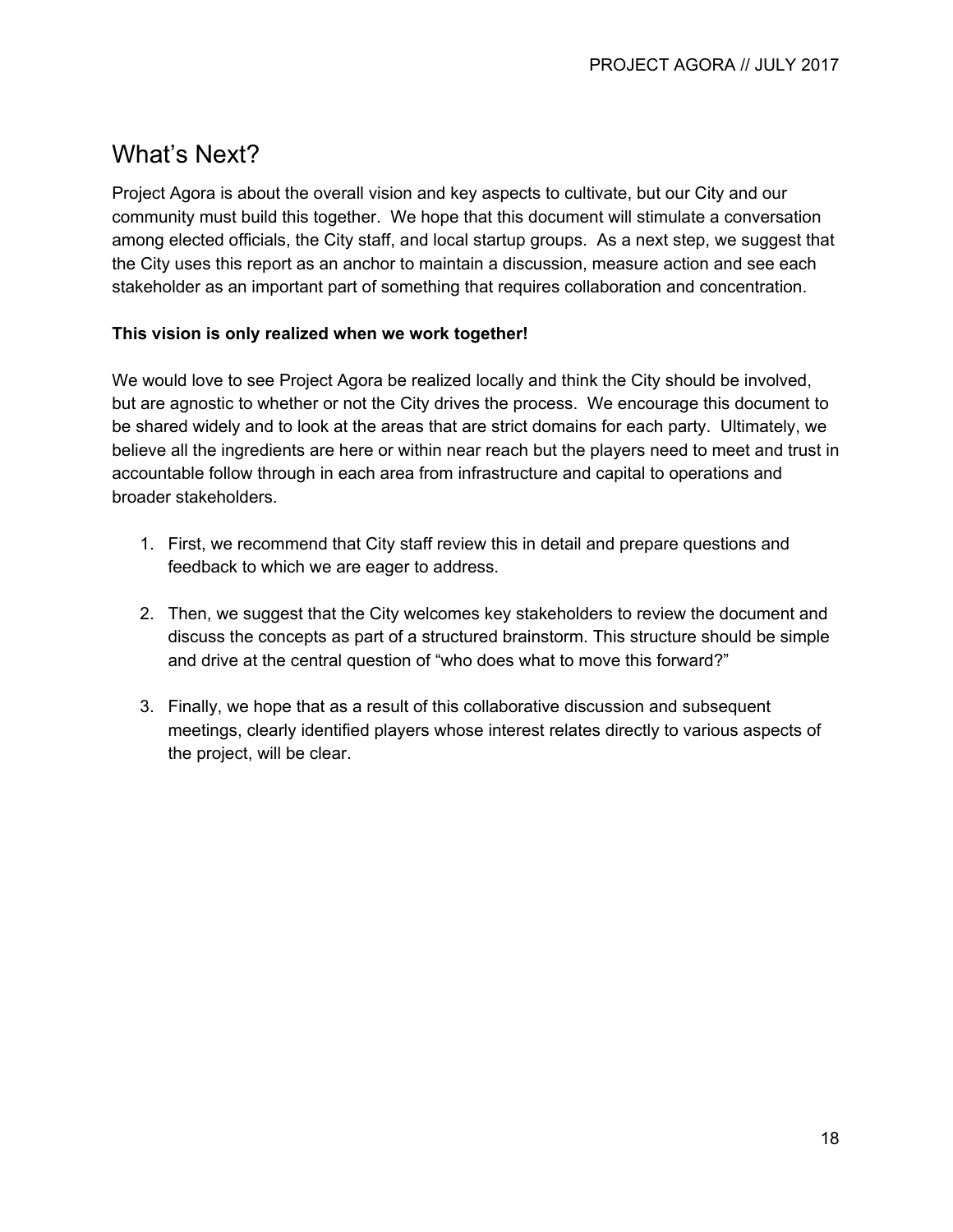# <span id="page-19-0"></span>Research

The following section serves as the foundational background for the concepts and recommendations outlined prior. This research strives to be diverse and inclusive of different models, places and operators but in no way should be scene as comprehensive. The field of Coworking and the communities that each space, project or program serve vary widely. The trends, brands, details and evolution moves quickly and some information may become outdated with this high pace. Please use this information but consider it's shelf life.

# <span id="page-19-1"></span>What is Coworking?

#### <span id="page-19-2"></span>National Workspace at-a-glance

We have closely examined the exploding category of "Coworking" and we have interviewed industry experts and leaders. The good news is that there's been a huge amount of experimentation over the past decade in coworking models in cities large and small. Our goal here was to make sure we were learning from the successes and failures - all while trying to imagine how Santa Fe can become a national leader in entrepreneurialism.

Larger operators like WeWork operate in only large cities as part of their strategy. For example, WeWork considers Atlanta and Houston second markets, to give a sense of how they think about scale. Smaller coworking spaces exist in almost every small city, but with varying degrees of success - and very few being successful on the national stage. We've tried to find as many themes as possible to find the key success factors and use them as recommendations. Talent, funding sources, and sensitivity to the local market are three key themes that came out of our research.

We seek to align Santa Fe with national directions and identify how Santa Fe can become a national leader in this category by leveraging our unique assets. In short, standards and styles have been established which give members of these spaces predictable expectations while also distinguishing some spaces and operators from others. This is, however, only to set the stage around current trends so that any initiatives taken locally are considerate of the national and international standards; there is no prescription to follow any model precisely. In fact, we believe that Santa Fe may break away from some of these models to distinguish our offering(s) from those which seem to lack innovation and/or unique alignment to our community and geo.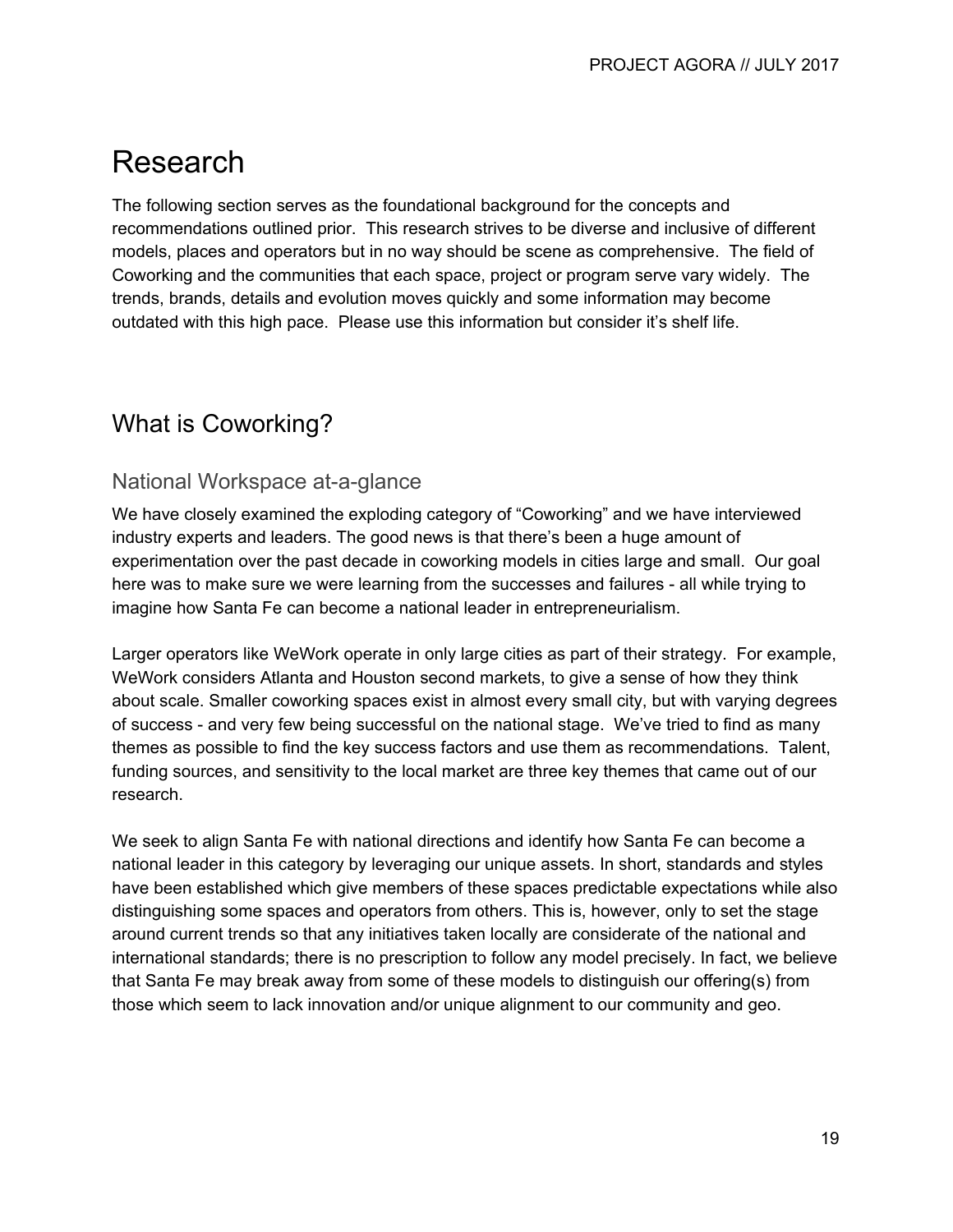Coworking leaders with numerous spaces worldwide include:

#### **WeWork**

Founded in 2010, now with over 100k members and shared work spaces in 13 countries and locations in 19 cities in the US, WeWork is the largest coworking provider globally. They are known for their numerous buildings in NYC and SF and many startups begin their life at a small WeWork office. WeWork's premise is to rent flexible office space to startups, sometimes as small as a single desk or as big as a dozen person office. There are shared resources to all of the offices (bathrooms, coffee, beer, etc.) and lots of interaction among the companies at WeWork. The value of WeWork is as much as being at a WeWork as it is the financial flexibility of month-to-month rent. [https://www.wework.com](https://www.wework.com/)

#### **Regus**

Bridging the gap between traditional office space and a contemporary coworking experience, IWG is the oldest shared workplace listed here. While it offers shared and virtual office options, IWG leans more towards traditional office rental with walled off spaces. Santa Fe has a Regus downtown on Washington St. Regus typically serves a different market than WeWork, in that is caters to non-technology professionals, not startups.

#### [http://www.iwgplc.com](http://www.iwgplc.com/)

#### **Impact Hub Network**

Specifically designed for "impact" businesses (companies creating positive impact on our world), Impact Hub has over 15k members and locations on every continent. The unique focus on impact businesses makes the model attractive to potential coworking space founders who can receive support from the organization to launch an Impact Hub in their area

[http://www.impacthub.net](http://www.impacthub.net/)

Other shared workspace providers with nationwide locations include:

**Industrious** // [https://www.industriousoffice.com](https://www.industriousoffice.com/) **Serendipity Labs** // [http://serendipitylabs.com](http://serendipitylabs.com/) **Galvanize** // [https://www.galvanize.com](https://www.galvanize.com/) **Techspace** // [https://www.techspace.com](https://www.techspace.com/) **Venture X** // [https://www.venturex.com](https://www.venturex.com/) **Croissant** // [https://www.getcroissant.com](https://www.getcroissant.com/)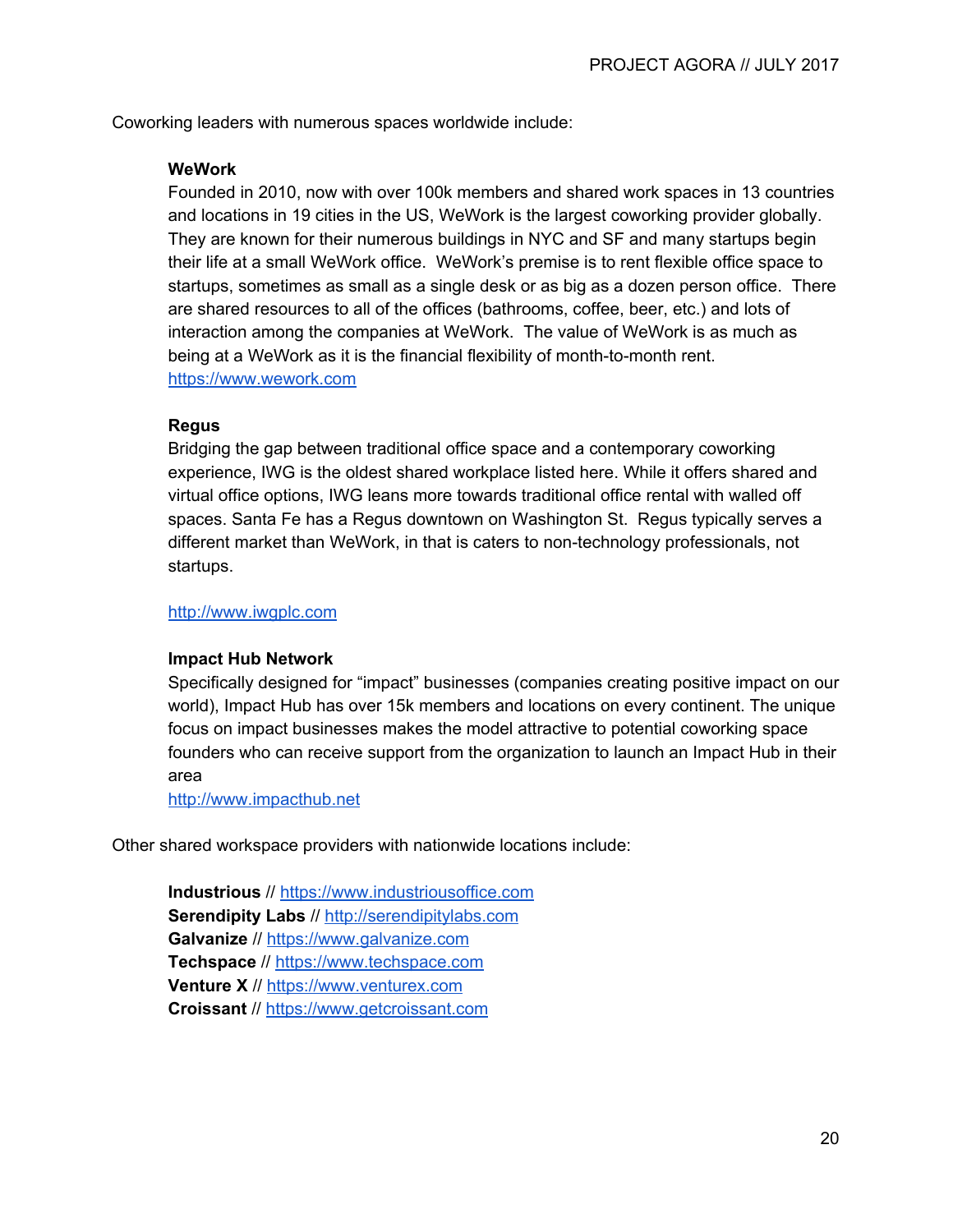Coworking spaces with numerous locations in a focused geo include:

#### **Grind**

Based in New York City with 3 locations [http://grind.work](http://grind.work/)

#### **The Yard**

Also based in New York City but with additional locations along the east coast in places like Philadelphia, Boston and Washington D.C. [https://theyard.nyc](https://theyard.nyc/)

#### **Port Workspaces**

Focused in Oakland, CA these spaces are popular for their views and outdoor offices, playful environments and beers on tap. [http://portworkspaces.com](http://portworkspaces.com/)

#### **Sandbox Suites**

Spaces in San Francisco, Berkeley and Palo Alto with the option of hourly meeting room rentals for non-members.

[http://www.sandboxsuites.com](http://www.sandboxsuites.com/)

Others include: **NextSpace** // [http://nextspace.us](http://nextspace.us/) **Eco-Systm** // [http://www.eco-systm.com](http://www.eco-systm.com/) **Parisoma** // [http://www.parisoma.com](http://www.parisoma.com/)

The above lists are just a small sample of the many providers creating new spaces, reclaiming old buildings and competing in a membership based marketplace for entrepreneurs. While each space seeks to offer some competitive edge, we've noted earlier that there are a standard set of features that just about every provider includes in their offering.

- Shared workspace (open space and non-dedicated desks)
- Dedicated desks in open/shared space
- Upgraded private spaces (sometimes a couple walls to separate from a shared room)
- Conference rooms available to book through an online scheduling tool
- Phone booths to take private calls
- High speed WiFi
- Events to boost community mixing
- Coffee
- Printing resources
- Shipping (send and receive)
- Most with 24/7 access (some with daytime reception)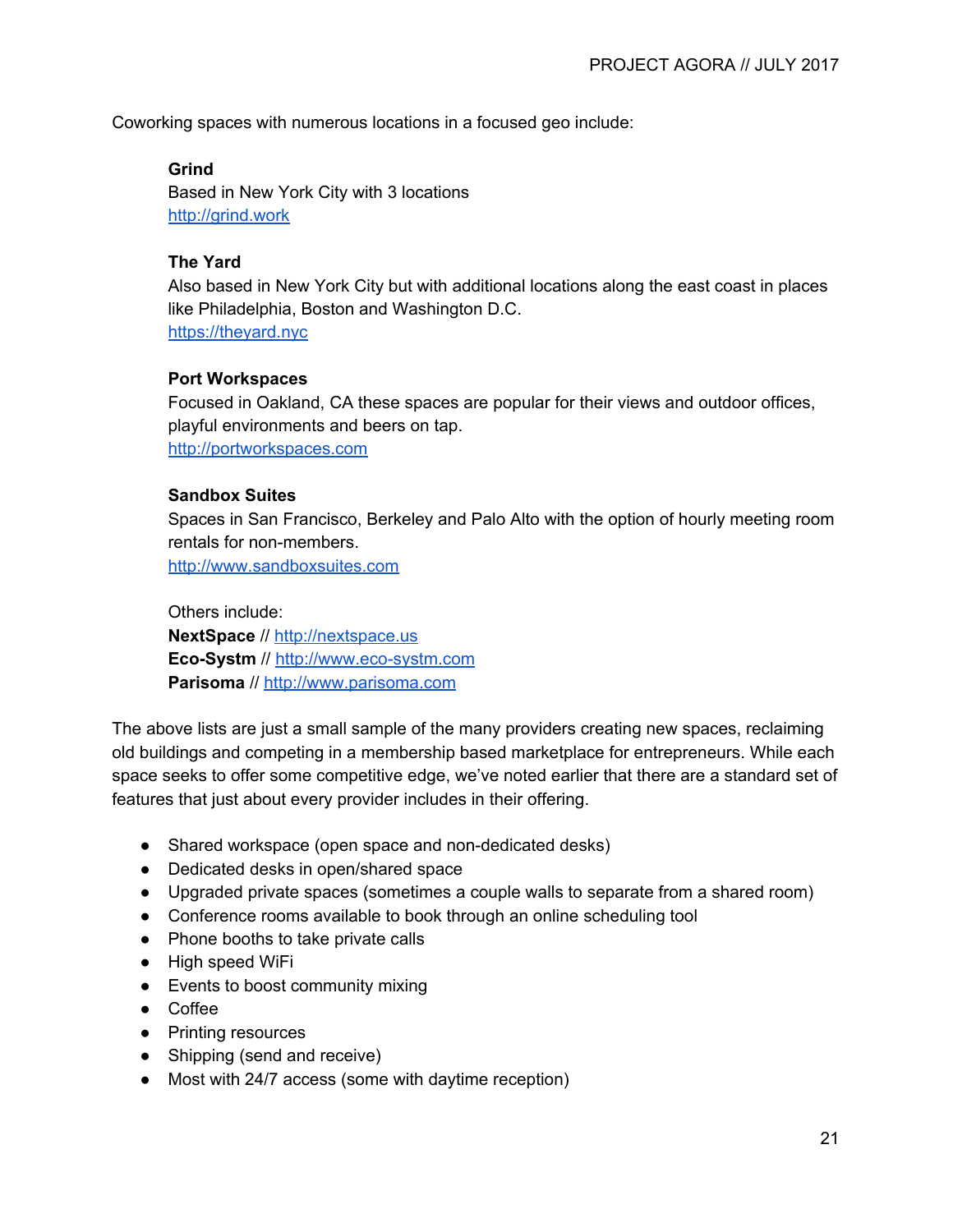Beyond these standards, the competitive advantages and unique offerings we learned about represent a wide spectrum of options. Some spaces are known for their workout facilities and others for their game rooms and in just about every case, there is intentional design to create social, playful and inspiring environments, while still reserving some space for concentration, privacy and productivity. We came across some especially interesting spaces which fully integrate with local retailers, art spaces, schools, venues for music shows, or even reclaimed old buildings like **The American Tobacco Campus** in Durham, NC - a fully developed community of business tenants with **American Underground** as one of their anchor tenants - coworking partnered with Google complete with it's own accelerator, incubator programs and a tech training academy.

#### **American Tobacco Campus** // [https://americantobaccocampus.com](https://americantobaccocampus.com/) **American Underground** // [http://americanunderground.com](http://americanunderground.com/)

Similarly in Austin, TX an **Impact Hub** has partnered with **Gather Venues** to maximize the usage of space and emphasizing events, gatherings, parties and even a venue equipped to host weddings and large corporate events.

#### **Impact Hub Austin** // [https://www.impacthubaustin.com](https://www.impacthubaustin.com/) **Gather Venues** // [http://www.gathervenues.com](http://www.gathervenues.com/)

These professional collaborations underscore an important part of the evolving climate of shared workspaces around the world. Just like partnerships between an office space, coffee shop and event space, the emphasis on working together and sharing resources is central to the next generation of global innovation. People enjoy being around other people. We learn from our competition and live healthier more dynamic lives in community.

Even when there is little or no interaction and individuals remain focused on their work, headphones on and deep in their laptops, work is more enjoyable with a good cup of coffee in a warm space filled with others, each contributing to the energy of the space and propelling this new wave of innovation and interaction.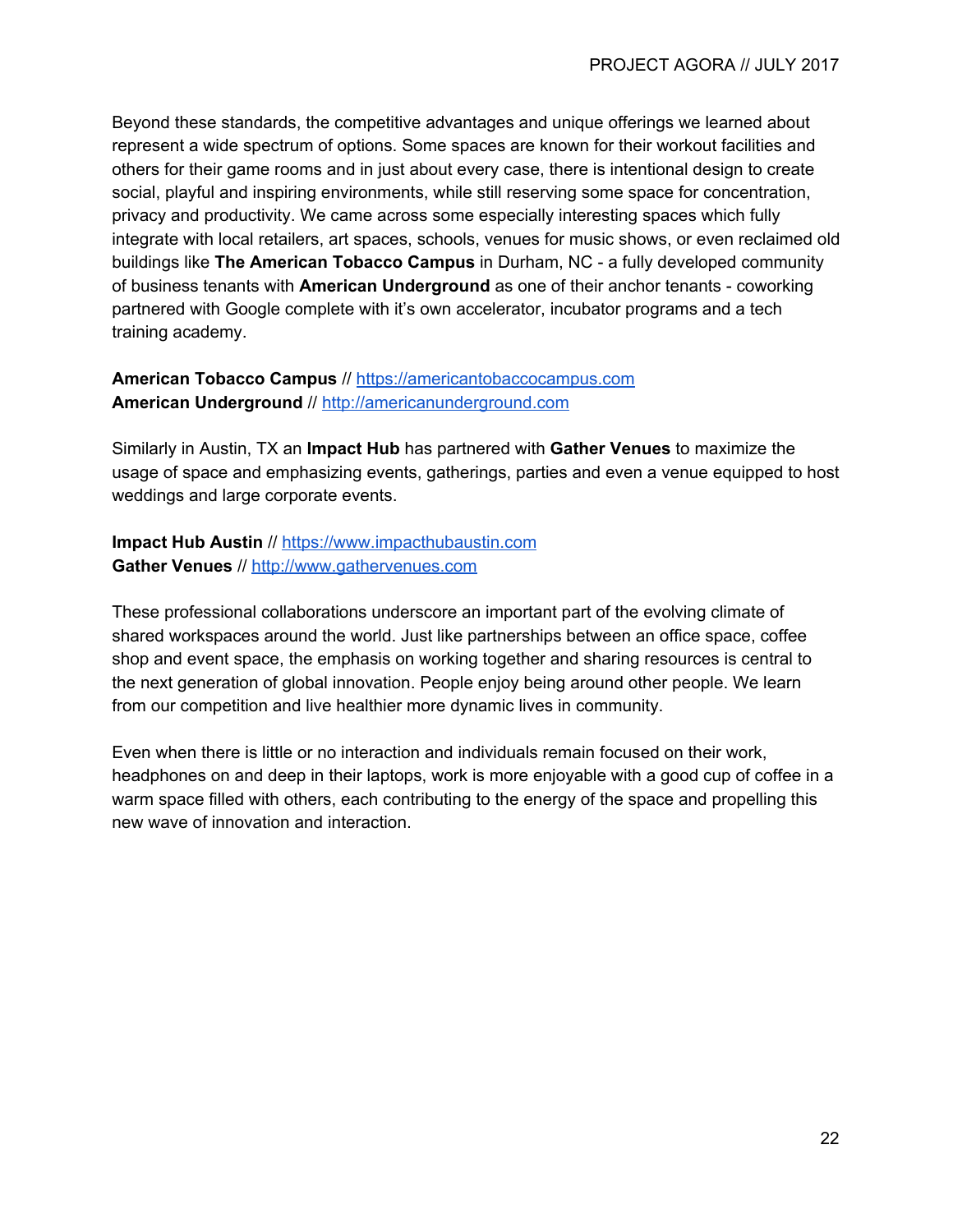# <span id="page-23-1"></span>Santa Fe Stakeholders

From the arts and sciences to the dynamic natural backdrop Northern New Mexico has no shortage of resources. We have private wealth, Hollywood celebrities, investors, business incubators and more PhDs, nonprofits and creatives per capita than most places on the planet with twice the population. Important drivers like high speed internet, nearby cafes and restaurants, public transportation, programs, events are all equally important to this innovation and concentration. The following is a small sample of resources that relate to entrepreneurship in and around the Santa Fe region but again, should not be considered a comprehensive list.

### <span id="page-23-0"></span>Coworking in Northern NM

Coworking is not new to New Mexico. In our research we identified 4 growing operators that continue to build members, host events and concentrate innovation in communities they serve.

#### **Fatpipe** // [http://fatpipeabq.com/work](http://fatpipeabq.com/work/)

Albuquerque based, member partnerships between other spaces and looking to expand

#### **Project Y** // <https://www.projectylosalamos.com/en>

Los Alamos based, highly active in building programming, events and member partner to Fatpipe and the Santa Fe Business Incubator

#### **Free Range** // [http://www.freerangespaces.com](http://www.freerangespaces.com/)

Albuquerque based, day rates at \$25 for drop ins and full access private offices starting at \$399/month

#### **Simms Space** // [http://simmsspace.com](http://simmsspace.com/)

Also Albuquerque based located downtown in the Simms building where numerous other businesses rent

In addition to these 4 operators outside Santa Fe but located in the state of NM, there are some collaborative workspace rentals (with select aspects of the national models and trends) are in operation in Santa Fe.

Specifically, the **Co-Lab at Second Street Studios** currently offers dedicated desks in a shared space for \$275/month with shared conference room and lounge. [http://secondststudios.com](http://secondststudios.com/)

At the **Santa Fe Business Incubator**, a shared workspace (non-dedicated desks) are available for unlimited use at \$125/month or 10 visits for \$75 on their coworking punch card. <http://www.sfbi.net/services/CoWorking>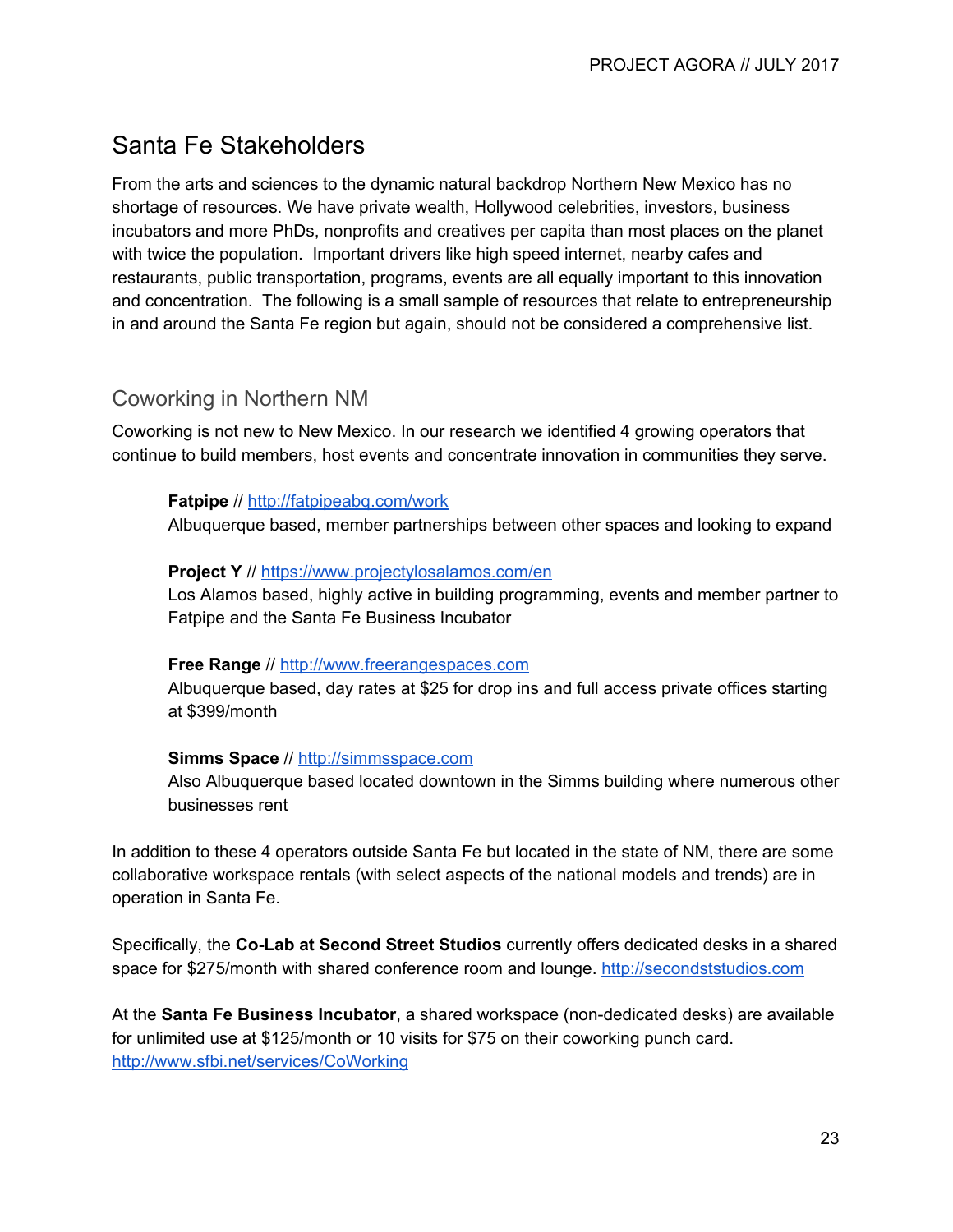#### <span id="page-24-0"></span>Northern New Mexico Programs

Another important asset that most innovative communities typically leverage are programs which mentor businesses and support their launch or growth in the marketplace. Usually referred to as "Accelerators," these programs are often built around an intensive curriculum and delivered by established business leaders and mentors. Accelerator programs are usually not affiliated with any educational institution, and do not offer academic credit or certifications. They are supported by outside investment, venture capital, in-kind services and products, and City or County Economic Development in their area. While there are many variations on this model and numerous others, we'll focus on 3 that serve or are based in Northern New Mexico.

#### **BizMIX** // <https://mixsantafe.com/bizmix>

Now in its 6th year, BizMIX has worked with early stage startups and small businesses to bring their products, services, and dreams to the marketplace. With numerous alumni now in operation in Santa Fe and beyond, BizMIX is an important asset to Santa Fe which can and should be integrated into any collaborative workspace design.

From the website, *"So, you have a great startup idea? bizMIX is a journey to develop skills, attract resources, make community connections and find the tools you need to start up and stay* up. Our model is proven to increase the success rate of startups and now we are looking for the *next group of passionate community entrepreneurs in Santa Fe."*

#### **Creative Startups** // [http://www.creativestartups.org](http://www.creativestartups.org/)

While sharing similarities to BizMIX, Creative Startups focuses more on national and international startups and less on small business. Based in Albuquerque, NM, and with new programs now in Salem, NC and Kuwait servicing the Middle East and North Africa, Creative Startups has been pivotal in supporting companies like Meow Wolf in taking their big idea to the investment world and launching into uncharted territory.

From the website, *"Creative Startups Accelerator is uniquely suited to startups scaling globally: our 8 week course allows participating startups to focus on their market instead of moving to a new region. Applicants are welcome to pick whichever location works best, and will have access to the full mentor network."*

#### **ABQid** // <http://www.abqid.com/>

From the website, *"We identify and develop high-growth, early-stage businesses and invest in them with the knowledge, resources, and connections they need to succeed."*

#### **Santa Fe Business Incubator** // [http://www.sfbi.net](http://www.sfbi.net/)

From the website, *"...Since 1997, SFBI has provided a supportive environment for people who have the passion and tenacity to grow a business..."*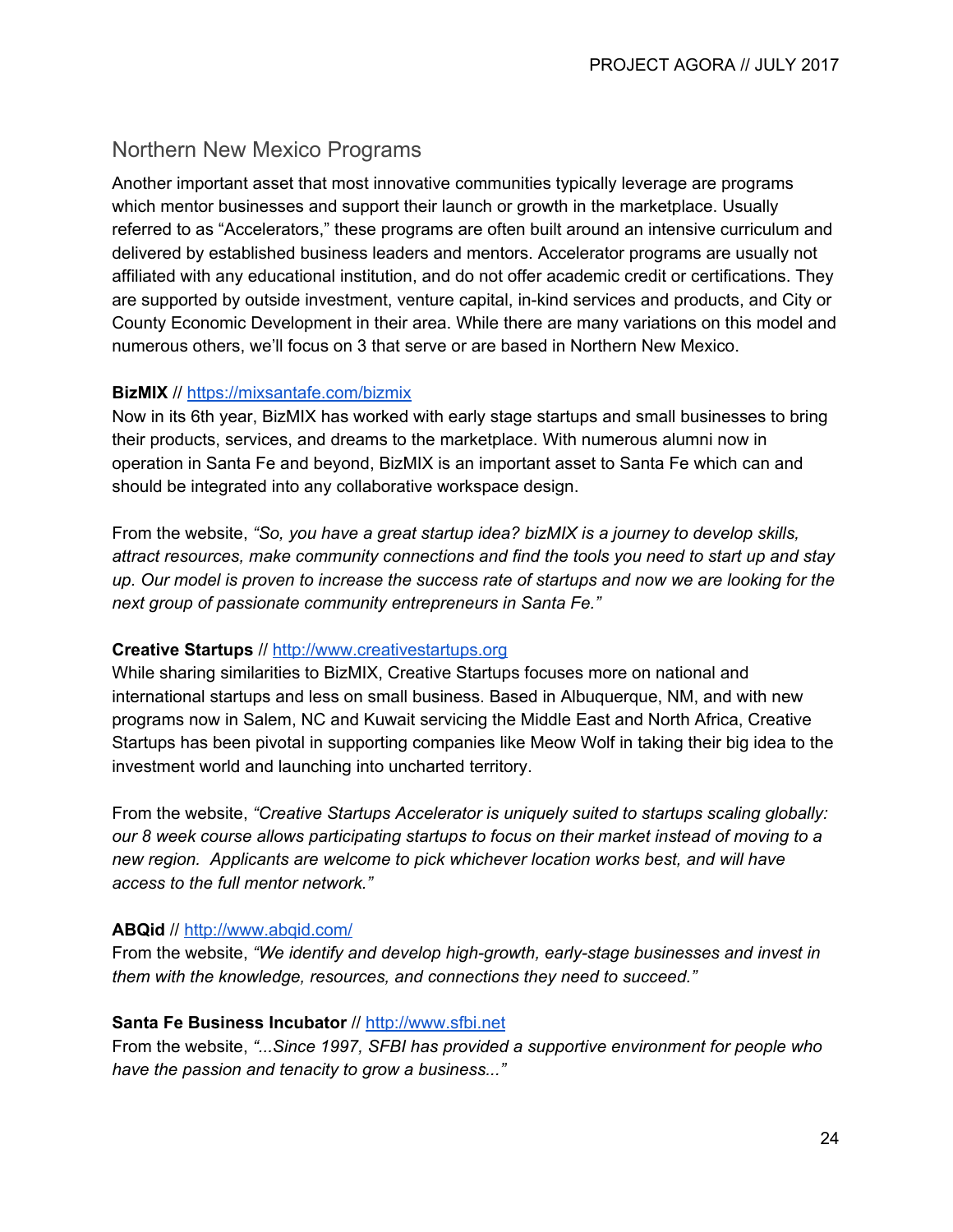# <span id="page-25-0"></span>What does Santa Fe need?

This section reports qualitative and quantitative findings following months of structured conversations and research. The synthesized output is designed to help identify trends and support further action to be taken by the City of Santa Fe and the larger network of stakeholders.

### <span id="page-25-1"></span>Project Agora Research

#### <span id="page-25-2"></span>Method 1, Structured Conversations

Starting in November 2016, we began meetings with stakeholders throughout Santa Fe and Northern New Mexico. We received input from over 25 people, including a dozen Santa Fe-based entrepreneurs, representatives from local and national coworking spaces, and other interested parties in the Santa Fe community. Much of this helped guide our national research above and also offered some unique local insights that have informed the Project Agora model presented at the end of this document. While many of these conversations deviated from the central discussion points around entrepreneurship and coworking in Santa Fe, the initial structure for each conversation was more or less consistent.

The following questions served as the basis for each conversation.

- What does a thriving entrepreneurial ecosystem in Santa Fe look like to you?
- When you think about a collaborative workspace, what do you think about?
- What are the key aspects of a successful coworking space?
- Do you think a collaborative workspace is right for Santa Fe? Why or why not?
- Any advice to us as we explore options?
- Who else should we talk to in the community?

Many responses included emphasis on the basic standards that make a balanced coworking space thrive with frequent mention of coffee, event space, meeting space and conference rooms in addition to a central open workspace with dedicated and non-dedicated desks. With consideration to Santa Fe's service and product focused markets (less of a tech based community), some people we spoke with felt that it was important that membership in a space could include shipping/receiving and possibly storage. Some emphasized the importance of startup services and partners like legal, investment and/or accounting support. Some key insights follow.

**Katie Updike**, a business consultant focused on impact investment suggested integrating a financial help desk to serve New Mexico which would educate members or non-members of a coworking space about different sources of capital from loans and grants to equity investment with pathways and resources to each.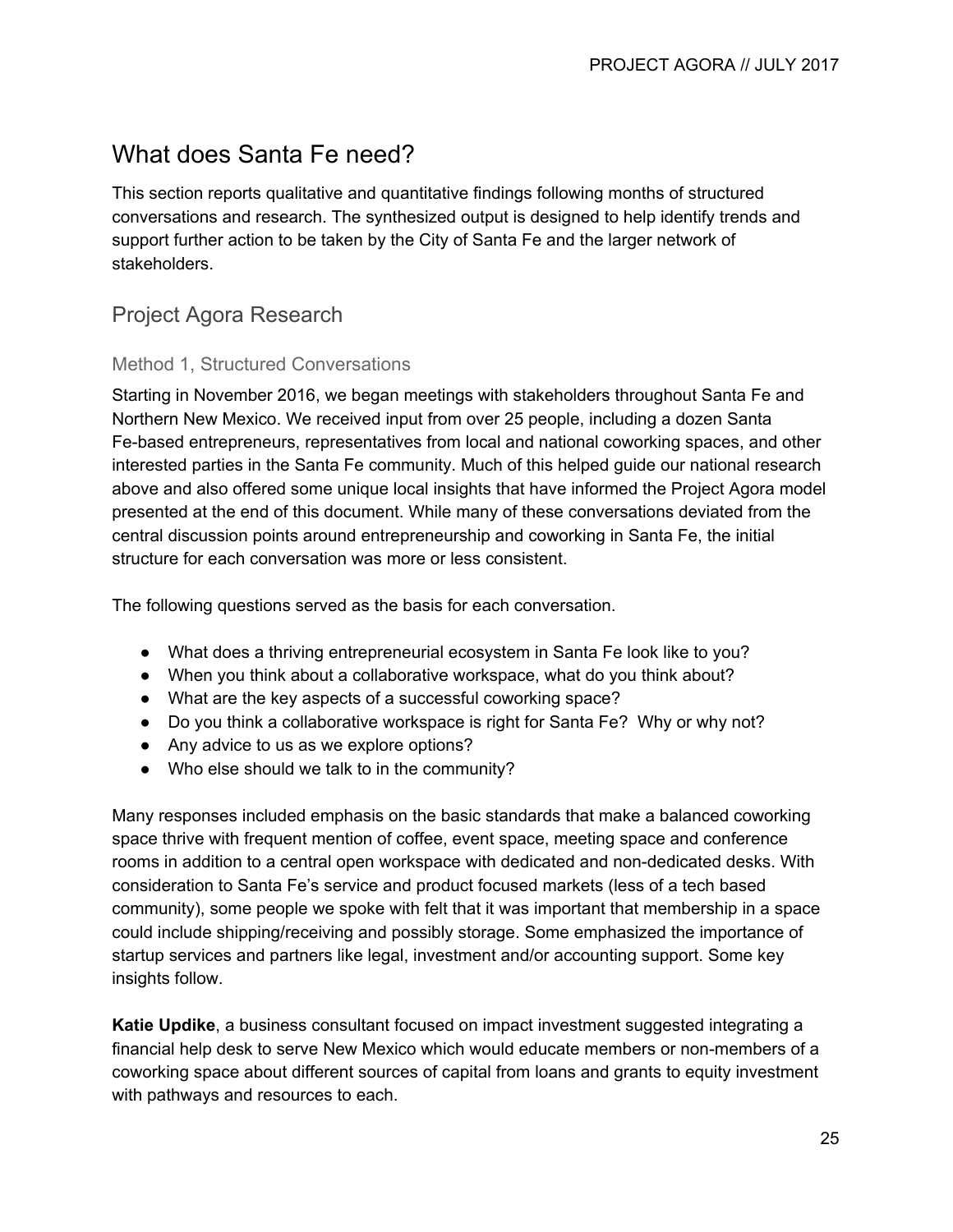#### **Amy Slater** and **Julia Youngs** from Creative Startups said:

*While some would say "funding" is the top priority to a thriving entrepreneurial ecosystem, personality and sound business ideas in concentration may be of greater importance. And it's important that the founders and business leaders are committed to staying in a given community - an ecosystem must be geographic. Government needs to support and create incentives (and make it easy to start a company). In Raleigh, NC startup stems from the university system - relating directly between departments of study and the businesses created. Interdisciplinary programs combine arts and business, science and business, etc. A lot of this can also stem from language and a deeper understanding for the difference between "startup" and "small business". It's a good sign when the scale tips and the community sees "startups" as a cool thing. Places like San Francisco, CA may be leading simply because the cost of living is forcing business to think big and small ideas do not survive or pay rent. It's also important to maintain a connection with the global economy and resource network.*

#### **Bonn Macy**, Santa Fe based entrepreneur said:

*It's important to focus on density which is currently most visible at Iconik Coffee (and used to also be at Flying Star). Communication and working together is very essential, networking people together. A successful ecosystem is not a culture of competition but a collaborative culture where people are working out problems together… We need to further increase density and concentration through events and any mechanisms for creating collisions so entrepreneurs are not islands. We also need to create multi-generational opportunities with programs for kids that seek to integrate with local schools.*

#### **Jesse Middleton**, VC at Flybridge and Co-founder of WeWork said:

*Coworking as a concept only works at scale. The struggle is creating an environment that is so appealing that it draws people from the far corners. Success in New York is that we can get people to commute every day from Manhattan to Brooklyn. Momofuku and other restaurants are at the base of the WeWork building in the Financial District. How to attract people to these buildings is core to WeWork. It's not so much the coworking space that matters, it's things outside the coworking space.*

We've given careful consideration to these comments and many others, distinguishing between commonly held perspectives and trends and varying individual opinions. In summary, the message is to keep a focus on the big picture and holistic economic model while not waiting for all the pieces to fall in place. Effectively iterating a space to evolve with demand, we need to consider diverse multi-use offices that can double as event space and to connect to existing institutions, programs and resources which drive traffic and grow favorable good will with our community. Once again, we must create facility to think big, share ideas and work together.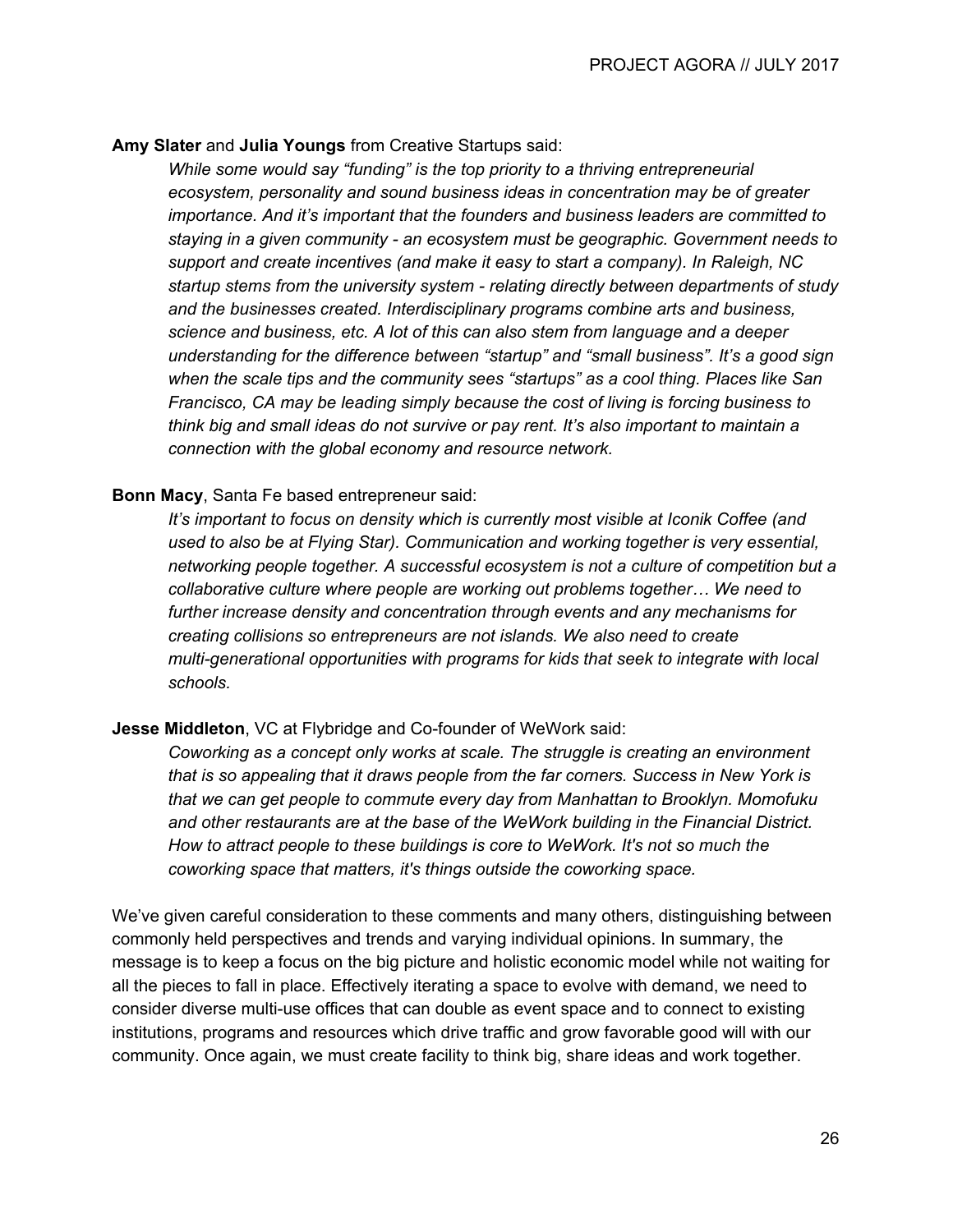#### <span id="page-27-0"></span>Method 2, Survey and Quantitative Findings

Following the structured conversations we wanted to understand more about the target customers and their needs. A quantitative survey distributed to a broad group of Santa Fe business owners, residents, and leaders (attached) resulted in the following data.

#### **Who We Surveyed**

The majority of the 97 respondents come from city zip codes and over half identified as female. Over a third represented one-person businesses and another third represented workplaces with two to four employees. Nearly two-thirds work from a home office. Enterprises clustered around social media and PR; advertising and marketing; web development; and writing, editing and publications. A quarter of these enterprises are not-for-profit.

#### **What We Learned**

They like the idea. Two-thirds affirmed that Santa Fe would benefit from a new coworking space, with the remainder responding "maybe." When asked why a coworking space could be beneficial, responses largely reflected a pretty solid understanding of the benefits of such spaces. We heard that a coworking space would create an environment, community, and hub of creativity and innovation resonating with our innate collaborative spirit; that it would provide opportunities for creative entrepreneurs to come together in community, to access shared resources, to promote infrastructure development. We also heard that location and costs were critical factors.

As to joining, about 40% are interested or ready to sign up. Another 40% liked the idea though they don't necessarily need monthly arrangements but may want some drop-in options. The remaining 14% simply said it was not for them. About a third would use such a space "occasionally," while 20% said once or twice a week, and another third three or more times a week.

Railyard and downtown locations are the favorites with another preference for an Eldorado space. High preference amenities include (in order of priority) high speed broadband, meeting and conference spaces, after-hours access, business support services, quiet spaces and event spaces, and designated desks.

The call for community events centered around speakers, seminars, and discussions; workshops and classes; and networking events.

We asked about possible benefits – they saw the potential for most of them, especially opportunities to work in a collaborative, supportive environment; to network; and to find partners and collaborators.

Just over half would prefer to budget less than \$150/month and another third would look at \$150-250/month.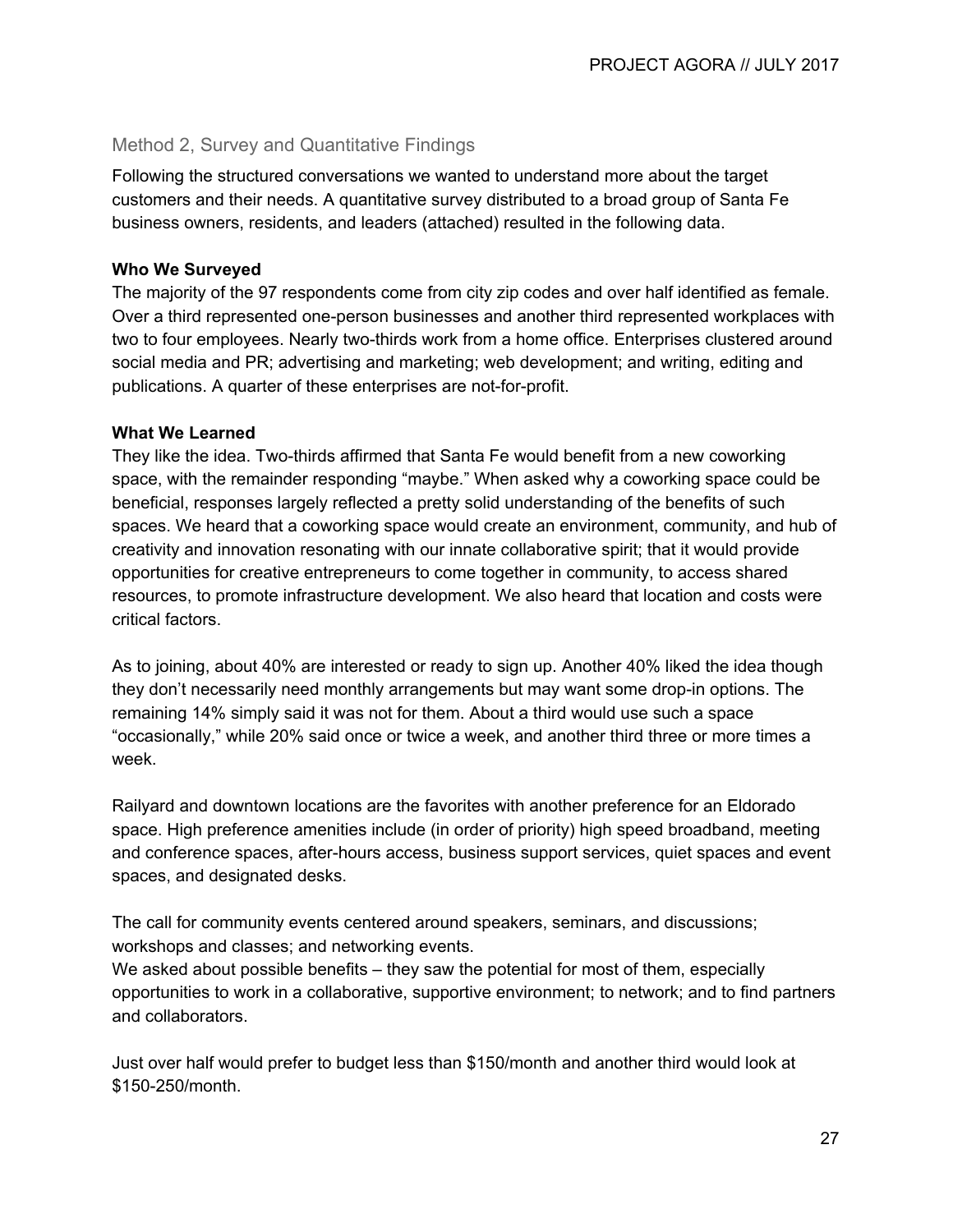# <span id="page-28-0"></span>Coworking Operators, Prices and Features

Included in the report packet as .XLSX or online here:

[https://docs.google.com/spreadsheets/d/1Xk1jADOGcpcNNQSrvU73oBxddcX5wIvBKt\\_mYkMB](https://docs.google.com/spreadsheets/d/1Xk1jADOGcpcNNQSrvU73oBxddcX5wIvBKt_mYkMBoog/edit?usp=sharing) [oog/edit?usp=sharing](https://docs.google.com/spreadsheets/d/1Xk1jADOGcpcNNQSrvU73oBxddcX5wIvBKt_mYkMBoog/edit?usp=sharing)

| Company - Location            | <b>Open Workspace</b><br>(no dedicated desk) | <b>Open Workspac</b><br>(dedicated desk) | Private Office/Space Rooms                     | Conferenc                | Booths                   | High<br>Speed W<br>ΙFΙ | Coffee    | Printing<br>Resources | Shipping<br>Services | Community<br><b>Boosting</b><br>Events | Notes                                                                                                                  | Link                                                                   | International  |
|-------------------------------|----------------------------------------------|------------------------------------------|------------------------------------------------|--------------------------|--------------------------|------------------------|-----------|-----------------------|----------------------|----------------------------------------|------------------------------------------------------------------------------------------------------------------------|------------------------------------------------------------------------|----------------|
| WeWork - Denver               | \$350                                        | \$470-\$550                              | \$600                                          | ź                        | ,                        |                        | ۷         | J                     | ر                    |                                        | Daily cleaning services, bike<br>storage, showers, dog-friendly                                                        | bttps://www.wewprk.com/                                                | Yes            |
| WeWork - Portland             | \$295                                        | \$380-\$400                              | \$500-\$600                                    | Ï                        |                          |                        |           | ر                     | ر                    |                                        | Daily cleaning services, bike<br>storage, showers, dog-friendly                                                        | https://www.wework.com/                                                | Yes            |
|                               |                                              |                                          |                                                |                          |                          |                        |           |                       |                      |                                        | Daily cleaning services, bike                                                                                          |                                                                        |                |
| WeWork - San Francisco        | \$350-\$605                                  | \$500-\$650                              | \$550-\$1,150                                  |                          |                          |                        |           |                       |                      |                                        | storage, showers, dog-friendly<br>Virtual offices available. Office                                                    | https://www.wework.com/                                                | Yes            |
| Regus - Denver                | \$6.90-\$21.10 (daily)                       | Unlisted                                 | Unlisted                                       |                          |                          |                        |           |                       |                      | $\overline{\phantom{a}}$               | cleaning and maintenance.<br>24/7 security                                                                             | http://www.regus.com/                                                  | Yes            |
|                               |                                              |                                          |                                                |                          |                          |                        |           |                       |                      |                                        | Virtual offices available, Office<br>cleaning and maintenance.                                                         |                                                                        |                |
| Regus - Austin                | \$6.60-\$13.60 (daily)                       |                                          | \$8.10-\$60.10 (daily) \$10.60-\$75.30 (daily) |                          |                          |                        |           |                       |                      | v                                      | 24/7 security                                                                                                          | http://www.regus.com/                                                  | Yes            |
|                               |                                              |                                          |                                                |                          |                          |                        |           |                       |                      |                                        | Virtual offices available, Office<br>cleaning and maintenance.                                                         |                                                                        |                |
| Regus - San Francisco area    | \$8.30-\$18.30 (daily                        | \$8.40-\$94.10 (daily)                   | \$11.80-\$154 (daily)                          | $\overline{\phantom{a}}$ | $\overline{\phantom{a}}$ |                        | ر         | ✓                     | v                    | $\overline{\phantom{a}}$               | 24/7 security<br>24/7 Security, Conference                                                                             | http://www.requs.com/                                                  | Yes            |
|                               |                                              |                                          |                                                |                          |                          |                        |           |                       |                      |                                        | rooms available to non<br>members, Discounted Nimsys                                                                   |                                                                        |                |
| Spaces - Denver               | \$350                                        | \$480                                    | \$680                                          |                          | Unlisted                 |                        |           | Unisted               | J                    | $\checkmark$                           | tech support (and many other<br>services)                                                                              | https://www.spacesworks.com/                                           | Yes            |
|                               |                                              |                                          |                                                |                          |                          |                        |           |                       |                      |                                        | 24/7 Security, Conference                                                                                              |                                                                        |                |
|                               |                                              |                                          |                                                |                          |                          |                        |           |                       |                      |                                        | rooms available to non-<br>members, Discounted Nimsys                                                                  |                                                                        |                |
| Spaces - San Francisco        | \$350                                        | \$510                                    | \$780                                          | ر                        | Unlisted                 |                        | ۷         | Unisted               | ٧                    |                                        | tech support (and many other<br>services)                                                                              | https://www.spacesworks.com/                                           | Yes            |
|                               |                                              |                                          |                                                |                          |                          |                        |           |                       |                      |                                        | Additional discounts at local<br>companies. Rates for drop-in.                                                         |                                                                        |                |
| Impact Hub - Boulder          | Unisted                                      | Unlisted                                 | \$400                                          | ر                        | Unlisted                 |                        |           | Unisted               | Unlisted             |                                        | part-time, and full-time workers https://impacthubboulder.com/                                                         |                                                                        | Yes            |
| Impact Hub - Austin           | \$300                                        | \$500                                    | Varies                                         |                          | ı                        |                        |           |                       | Unlisted             |                                        | Dog friendly, 24/7 access for<br>some membe                                                                            | https://www.impacthubaustin.com/                                       | Yes            |
| Impact Hub - Salt Lake City   | Unisted                                      | Unlisted                                 | Unlisted                                       |                          | Unlisted                 |                        |           | Unisted               | ۷                    | $\checkmark$                           |                                                                                                                        | https://hubsalf.ake.com/                                               | Yes            |
|                               |                                              |                                          |                                                |                          |                          |                        |           |                       |                      |                                        | Additional discounts at local<br>companies. Rates for drop-in.<br>part-time, and full-time workers.<br>(each with some |                                                                        |                |
| Impact Hub - New York City    | \$225                                        | \$550                                    | Unlisted                                       |                          | Unlisted                 |                        |           | í                     |                      |                                        | limitations/restrictions)                                                                                              | https://nyc.impacthub.net/                                             | Yes            |
| Industrious Office - Brooklyn | Unisted                                      | \$495                                    | \$684+                                         |                          | Unlisted                 |                        |           |                       | Unlisted             |                                        |                                                                                                                        | https://www.industriousoffice.com/locations/brooklyn/                  | <b>No</b>      |
| Industrious Office - Austin   | Unisted                                      | \$449                                    | $$5885+$                                       | ر                        | Linlisted                |                        |           | J                     | <b>Unlisted</b>      | $\overline{\phantom{a}}$               |                                                                                                                        | https://www.industriousoffice.com/locations/austin/                    | No.            |
| Serendipity Labs - Chicago    | \$499                                        | \$699                                    | \$1,199                                        |                          | Unlisted                 |                        |           | J                     | Unlisted             | Unlisted                               |                                                                                                                        | http://serendipitylabs.com/our-locations/chicago-loop                  | No             |
| Serendipity Labs - Stamford   | \$399                                        | Unlisted                                 | \$649                                          | ٠                        | Unlisted                 |                        |           | ر                     | Unlisted             | Unlisted                               |                                                                                                                        | http://serendipitylabs.com/our-locations/serendipity-labs-stamford-ct/ | No.            |
| Galvanize - Derwer            | Unisted                                      | Unlisted                                 | Unlisted                                       |                          | ر                        |                        |           |                       | Unlisted             | $\overline{\phantom{a}}$               |                                                                                                                        | https://www.galvanize.com/denver-golden-triangle/campus                | No             |
| Galvanize - Austin            | Unisted                                      | Unlisted                                 | Unlisted                                       |                          |                          |                        |           |                       | Unlisted             |                                        |                                                                                                                        | https://www.galvanize.com/austio                                       | <b>No</b>      |
| Galvanize - Phoenix           | Unisted                                      | Unlisted                                 | Unlisted                                       |                          | v                        |                        |           | J                     | Unlisted             |                                        |                                                                                                                        | https://www.galvanize.com/phoenix                                      | No.            |
| Venture X - San Antonio       | \$250                                        | \$475                                    | \$650                                          | ر                        | Unlisted                 |                        |           | Unisted               | Unlisted             | $\checkmark$                           | Weekly catered meals,<br>cleaning services                                                                             | https://www.venturex.comflocations/texas/san-antonio/                  | No             |
| Venture X - Naples            | \$280                                        | \$565                                    | \$740                                          |                          | Unlisted                 |                        |           | Unisted               | Unlisted             |                                        | Weekly catered meals.<br>cleaning services                                                                             | https://www.venturex.com/locations/fiorida/naples/                     | No             |
| Croissant - Boston            | \$29 (10 hours/mo)                           | \$99 (40 hours/mo)                       | \$199 (120 hours/mo)                           | ◢                        | <b>Unlisted</b>          | Unlisted               |           | ر                     | ر                    | ◢                                      |                                                                                                                        | https://www.getcroissant.com/membership                                | No             |
| Croissant - San Francisco     | \$39 (10 hours/mo)                           | \$129 (40 hours/mo)                      | \$249 (120 hours/mo)                           |                          | Unlisted                 | Unlisted               |           |                       |                      |                                        |                                                                                                                        | https://www.getcroissant.com/membership                                | <b>No</b>      |
| Grind - NoMad                 | \$400                                        | \$500                                    | Varies                                         |                          | Unlisted                 |                        |           | ر                     |                      |                                        | Closed Sundays                                                                                                         | http://grind.work/membership/nomad/                                    | <b>No</b>      |
| Grind - FIDI                  | <b>S400</b>                                  | \$500                                    | Varies                                         | ر                        | Linlisted                |                        |           | J                     | ر                    | $\overline{\phantom{a}}$               | Closed Sundays                                                                                                         | http://grind.work/membership/fici/                                     | N <sub>0</sub> |
|                               |                                              |                                          |                                                |                          |                          |                        |           |                       |                      |                                        | Closed Saturdays and                                                                                                   |                                                                        |                |
| Grind - Park                  | \$375                                        | \$500                                    | Varies                                         |                          | Unlisted                 |                        |           |                       |                      |                                        | Sundays                                                                                                                | http://grind.work/membership/park/                                     | No             |
| The Yard - New York City      | \$275                                        | \$400                                    | \$525                                          | ر                        | Unlisted                 |                        |           |                       | ◢                    | Unlisted                               |                                                                                                                        | https://theyard.nyc/                                                   | No             |
| Port Workspaces - Bay Area    | \$250<br>\$200 (promotional, \$325)          | \$350                                    | \$1,200                                        |                          | Unlisted                 | Linisted               |           |                       |                      |                                        | Optional VolP phone service                                                                                            | http://partworkspaces.com                                              | No             |
| Sandbox Suites - Bay Area     | ordinarily)                                  | \$525                                    | \$1000 (for 2)                                 | v                        | Unlisted                 |                        |           | ı                     | J                    | $\overline{\phantom{a}}$               | for additional charge,                                                                                                 | http://www.sandboxsuites.com/                                          | No             |
| Next Space - San Francisco    | \$375                                        | \$475                                    | \$1,300                                        |                          | Unlisted                 |                        |           |                       | ر                    | $\mathcal{L}$                          |                                                                                                                        | http://nextspace.us/                                                   | No             |
| Ecosystm - San Francisco      | \$400+                                       | \$400+                                   | \$1,400 (suite)                                |                          | Unlisted                 |                        |           |                       |                      |                                        |                                                                                                                        | http://www.eco-systm.com/                                              | No             |
| Parisoma - San Francisco      | \$325                                        | \$595                                    | \$1,500-\$7,00                                 | ر                        | Unlisted                 |                        |           | ر                     |                      |                                        | Discounted rates for 2x-                                                                                               | http://www.parisoma.com/                                               | No             |
| Fat Pipe - Albuquerque        | \$300                                        | \$400                                    | Unlisted                                       | J                        | ✓                        |                        |           | J                     | Unlisted             | Unlisted                               | 3x/week rentals                                                                                                        | http://fatpipeabg.com/work/                                            | No             |
| Project Y - Los Alamos        | \$199                                        | \$299                                    |                                                |                          |                          |                        |           | Unisted               | Unlisted             |                                        | Closed Saturdays and<br>Sundays<br>Closed Sundays (except for                                                          | https://www.projectylosalamos.com/en                                   | No.            |
| FreeRange - Albuquerque       | \$100                                        | \$180                                    | \$400                                          | Unlisted                 | Unlisted                 | Unlisted               | Unlisted  | Unisted               | Unlisted             | Unlisted                               | Private Officeholders).<br>Amenities unlisted                                                                          | http://www.freerangespaces.com/                                        | No             |
| Simms Space - Albuquerque     | \$190                                        | \$290                                    | \$390                                          | Unlisted                 |                          |                        |           | Unisted               | ر                    |                                        | Dog friendly, 24/7 access for<br>all members                                                                           | http://simmsspace.com/                                                 | <b>No</b>      |
|                               |                                              |                                          |                                                |                          |                          |                        |           |                       |                      |                                        | Has Google Tech Hub                                                                                                    |                                                                        |                |
| American Underground - Nort   | Unisted<br>\$200 (month to month, \$125)     | Unlisted                                 | Unlisted                                       |                          |                          |                        |           | Unisted               | Unlisted             |                                        | perks/amenities<br>Open Zam-11pm, Rec.hall                                                                             | http://americanunderground.com/                                        | No             |
| Flywheel - Winston-Salem      | w/ 6 mo commitment)                          | \$300                                    | \$500                                          |                          |                          |                        |           |                       |                      |                                        | (billiards/darts/basketball)                                                                                           | http://flywheelooworking.com/                                          | <b>No</b>      |
| Research Triangle Project - N | Free<br>\$175 (12 days/mo) - \$275           | Liniisted                                | \$375                                          | ر                        |                          |                        | Linfisted | Unisted               | Linliston            |                                        | Restricted access for lower                                                                                            | http://www.rtp.org/                                                    | No.            |
| Converge - Denver             | (unlimited)                                  | $350+$                                   |                                                |                          |                          |                        |           |                       |                      |                                        | rung members                                                                                                           | http://www.convergedenver.com/                                         | No             |
| Village Square - Kansas City  | Unisted                                      | \$300                                    | Unlisted                                       |                          | Unlisted                 | Unlisted               | Unlisted  | Unisted               | ر                    |                                        |                                                                                                                        | https://villagesquare.spaces.nexudus.com/en                            | No             |
| Nashville Coworking Alliance  | Unisted                                      | Unlisted                                 | Unlisted                                       | v                        | ✓                        | ✓                      | √         | ✓                     | ر                    |                                        | Opportunities for members to<br>display artwork, free<br>aym/shower, dog friendly                                      | http://nashvillecoworking.org/                                         | No.            |